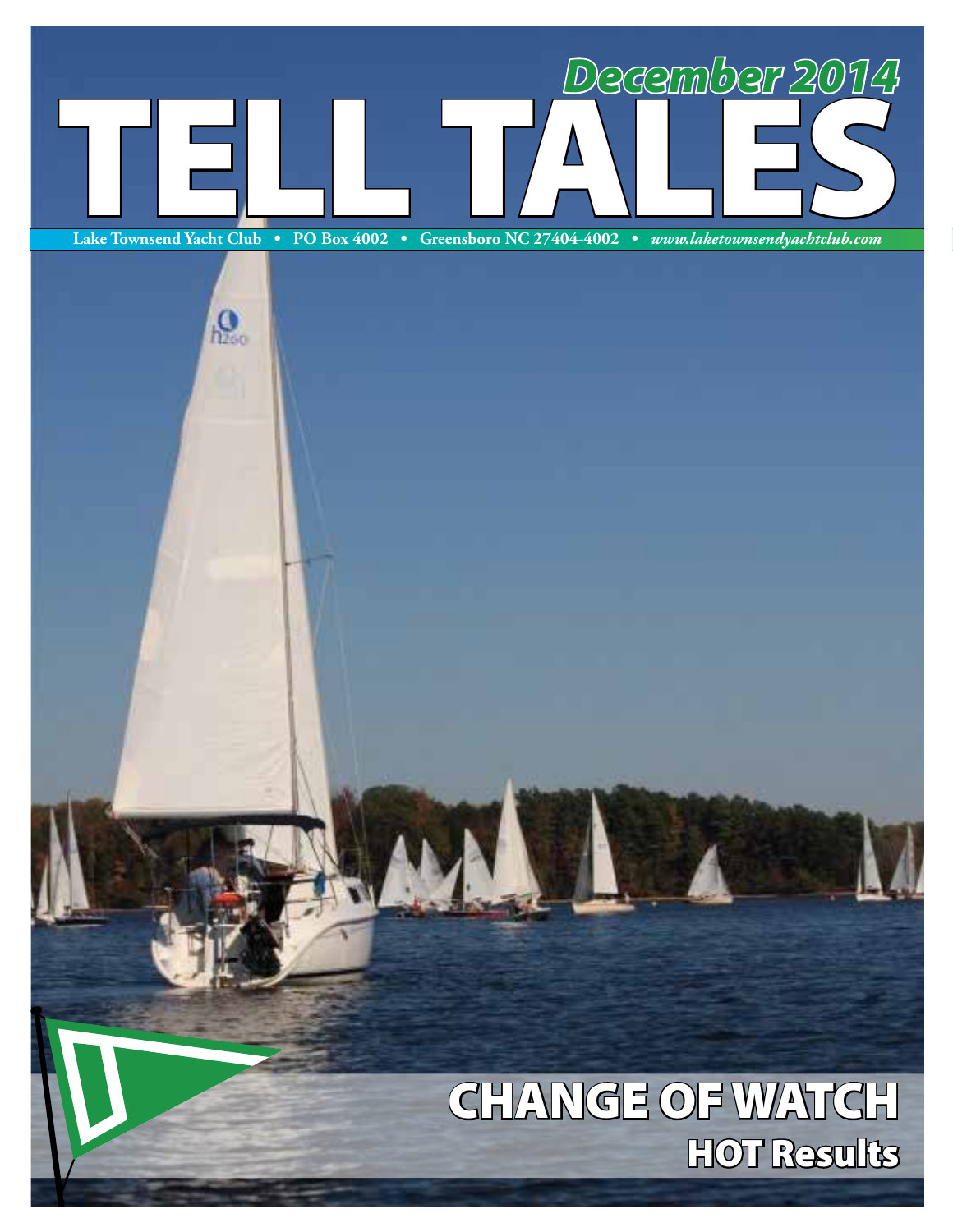All members are encouraged to update their CPR and First Aid training. Local courses are available from the American Red Cross: *gso.redcross.org/get-trained/schedule*

**Thanks to Eric & Joleen Rasmussen and OHSC, for contributions to this month's news. Have ideas, articles, photos or contributions for the newsletter? Send them to** *newsletter@laketownsendyachtclub.com.*

*COVER: Saturday started out calm at October's HOT regatta.*  **Photos by Kathy Holland.**

#### Lake Townsend's Schedule\*

November to February: 8 am to 5 pm (closed Thursdays)

March and October: 7 am to 7 pm April and August: 7 am to 8 pm May to July: 7 am to 8:30 pm

September: 7 am to 7:30 pm

\*Lake Townsend is always closed on Wednesdays and is open at 8 am on Sundays year round.

All city lakes will maintain normal operating hours during all holidays with the exception of Thanksgiving Day, Christmas Eve, Christmas Day and New Year's Day; the lakes will be closed on those days.

*http://www.greensboro-nc.gov/index.aspx?page=1319*

|                              |                       | <b>UPCOMING EVENTS</b>                                                                                          |                      |
|------------------------------|-----------------------|-----------------------------------------------------------------------------------------------------------------|----------------------|
| <b>Winter Racing</b>         | Saturday, December 13 | 11 a.m.<br>• Sign up at the scratch sheet online •                                                              | <b>Lake Townsend</b> |
| <b>Winter Racing</b>         | Saturday, January 10  | $11$ a.m.<br>• Sign up at the scratch sheet online •                                                            | <b>Lake Townsend</b> |
| <b>Change of Watch</b>       |                       | Sunday, January 25 4 p.m. Social, 5 p.m. Dinner Bryan Park Clubhouse<br>• Sign up at the scratch sheet online • |                      |
| Mayor's Cup                  |                       | June 5, 6, and 7<br>• Sign up at the scratch sheet online •                                                     | <b>Lake Townsend</b> |
| Halloween on the Townsend IV |                       | Oct. 31, Nov. 1 and 2<br>• Sign up at the scratch sheet online •                                                | <b>Lake Townsend</b> |
|                              |                       |                                                                                                                 |                      |

*2015 Calendar and participation scratch sheets are posted on the website.*

All members welcome at board meetings: first Thursday each month, 5:45pm, at Greensboro Christian Church, 3232 Yanceyville St., 27405

#### INSTRUCTORS & ASSISTANTS Needed This Summer

**Can't give a whole week? Volunteer for a day! Check the online schedule for times.**

> Contact Ken Butler or education@laketownsendyachtclub.com or sign up online

**You make our sailing education program successful**

## Let's Go Sailing '15

*LTYC's Annual Community Sailing Opportunity.* 

## Saturday, May 30, 2015

#### What's a Scratch Sheet?

Scratch Sheets give a good indication of who is thinking about going to an event. It helps the organizers plan and prepare for the event. LTYC has set up a Scratch Sheet in Google documents for its events. If you expect to be at some of our upcoming events, take a few moments to step through the different Scratch Sheets and let us know to expect you. Don' worry about last minute change of plans, Scratch Sheets are only an indication of your intentions. If you need crew, want to crew, would like to help with the social, or have some other creative idea, just list it in the Scratch Sheet, available from the home page or the LTYC Website. **Posting regrets is encouraged as it helps in planning, especially for the larger events.**

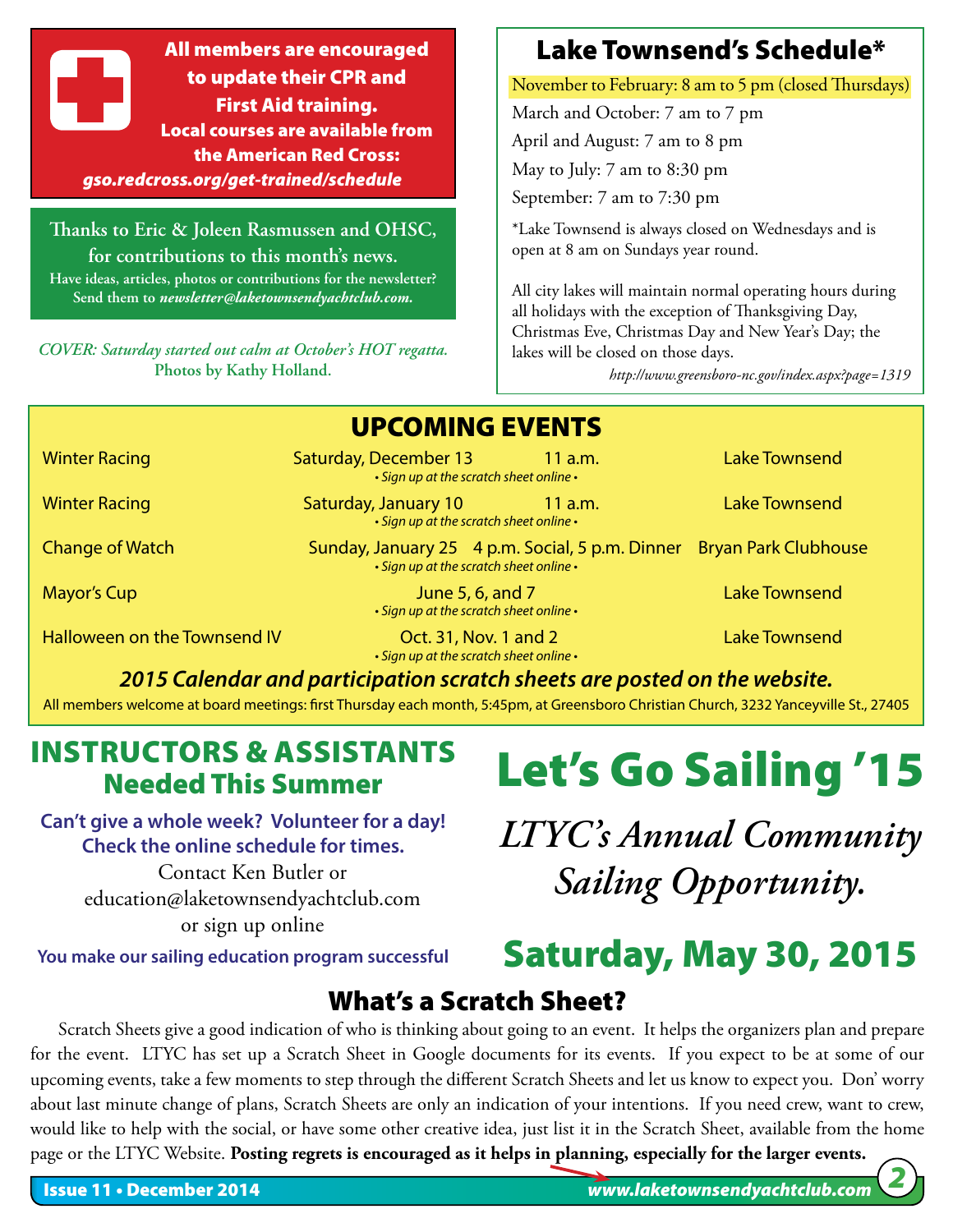## THE FEATHER

It is once again time for the annual Lake Townsend Change Of Watch Awards Banquet. Also known as COW. The date has changed from the original announcement. See details elsewhere in this newsletter (page 9).

The COW is a time to celebrate all the successes of 2014. There will be awards for racing, as well as many thank you awards for those of you that help keep the club going by doing all the great things you do. So come on out and enjoy the camaraderie of your fellow sailors and some good food as well.

As the colder weather is upon us, racing at Lake Townsend is dropping back to the once a month winter series. The first race of the winter season is this Saturday, December 13. Sign up now on the Scratch Sheet to sail or help out with RC and Social activities. The weather forecast looks to be an excellent day.

While on the topic of racing, congratulations to our club members who went to Oak Hollow in November to once again win the interclub challenge.

One of the most important aspects of the COW is the actual passing of the helm to the new Commodore and Board of Directors. I've watched the club grow in some impressive ways. We have expanded our Sailing Classes and acquired a fleet of boats for lessons and members use. We have implemented a Social-Sail day on the 4th Saturday during the summer months to provide non-race activities to our non-racing members and provide an opportunity for new graduates of the Sailing Classes to expand their skills. We have now hosted 3 HOT Charity events, raising more money each year for Earlier.Org. 2015 will be even better.

It has been a pleasure serving as your Commodore these past 2 years.

See y'all On The Townsend, Alan Taylor LTYC Commodore



## The LTYC STORE

Sturdy Nylon Burgees by Prestige Flag. Approx. size is 12.5" tall by 19" wide. \$20 each. *Contact Steve Morris at: samorris@triad.rr.com*

> Neck Chillers. One size fits all *(useful as a neck warmer, too)*. \$5 each. *Contact Nancy Collins-Heine at: snaggleteeth@gmail.com*



## TEST DRIVE A WINNER

#### Lasers Available

 Uwe Heine has a couple of Lasers available, if someone would like to sail them during an upcoming LTYC event. Give Uwe a call - with a few days' advance notice - 336 585-0951 • heineu@bellsouth.net.

#### Flying Scot Available

 The Club has a Flying Scot available, if someone would like to sail it during an upcoming LTYC event. Give Alan a call - with a few days' advance notice - 530 263-3009 • alan@lakelevel.com.

#### Windmills Available

 Alan Taylor has a couple of Windmills available, if someone would like to sail them during an upcoming LTYC event. Give Alan a call - with a few days' advance notice 530 263-3009 • alan@lakelevel.com.

## Hands Free CPR Video: http://countyweb.co.guilford.nc.us/ems-ambulance-services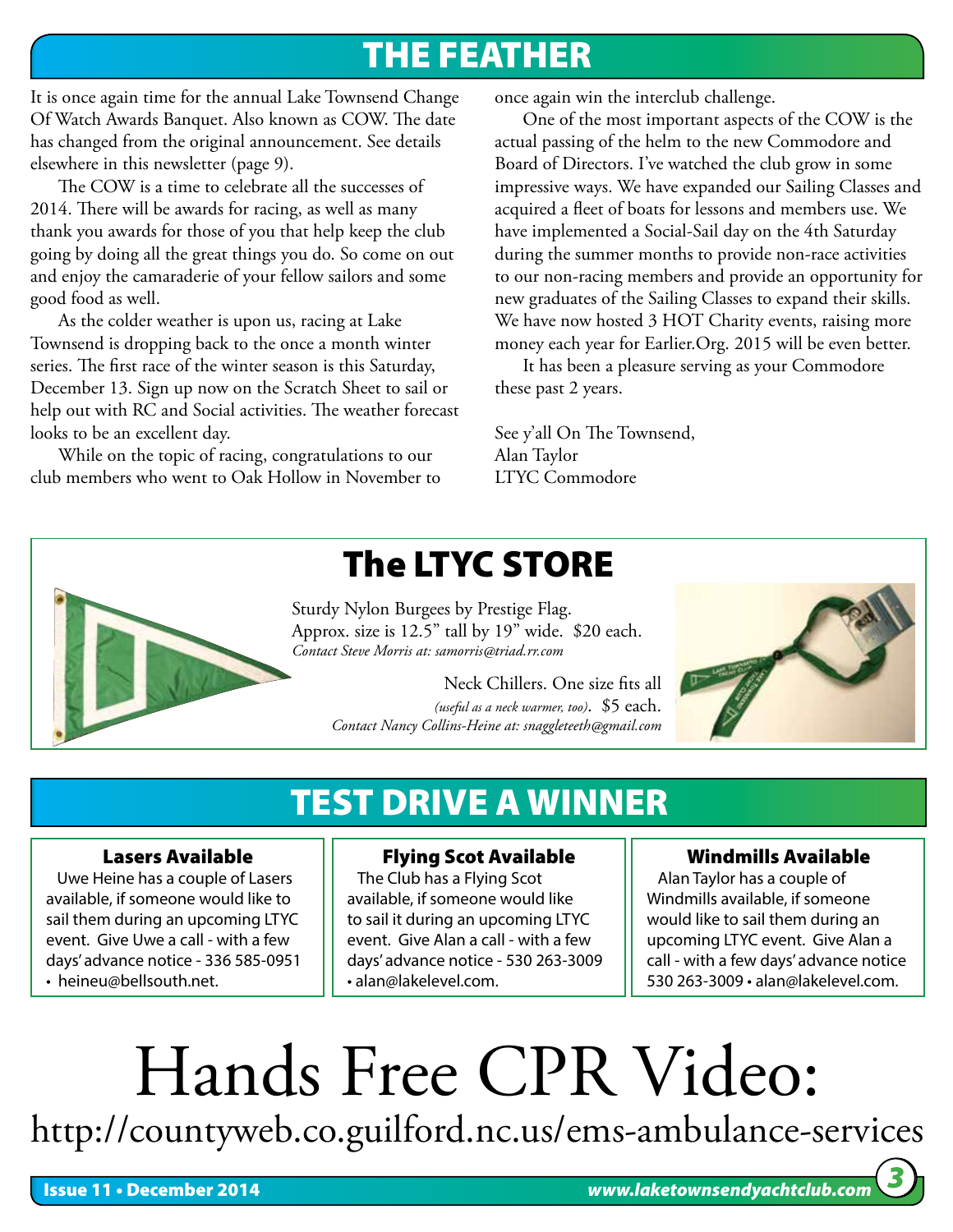### NOVEMBER INTERCLUB

The 2014 Annual Interclub Regatta between Lake Townsend Yacht Club (LTYC) and Oak Hollow Sailing Club (OHSC) was hosted by OHSC on November 8, 2014. Twenty-two boats participated on a beautiful day under winds ranging from 5 to 15 mph during the three races. Thank you to all who supported the event. Special thanks to Carrie Clemmer for setting up our morning refreshments, and to all who brought dishes for post-race. Also, thank you to Art Martz and Les Eger for assisting on Race Committee.

After spotty winds during the first race, we were able to complete three races with better sustained winds during the second and third races. Congratulations to Lake Townsend for sweeping all three races with their very consistent sailing by their six representing boats! LTYC holds on to the Neill Benson Trophy for another year! Handicap scoring and full race results are attached for your review. Congratulations on the following top three individual sailing results:

Phil Andrews, OHSC, with three first place finishes for 3 points.Tom Bews, LTYC, with 11 points (a 2nd, a 4th, and a 5th)Ann Marie Covington, LTYC, with 13 points (two 3rds and a 7th)John Hemphill, LTYC, with 13 points (a 2nd, a 3rd, and an 8th)

We look forward to the 2015 event at Lake Townsend next year! Sincerely, *Paul Walter, 2014 Commodore on behalf of Oak Hollow Sailing Club*

#### This Part is ALL ABOUT you ...

Interested in working with the Club Socials next year? What about assisting with Sailing Classes? Email joleenrasmussen@embarqmail.com

> Summer Saturday series totals available at the box score link: *www.laketownsendyachtclub.com/v10-Racing/boxscore.htm*

2014 Interclub Regatta: Lake Townsend vs. Oak Hollow, November 8, 2014 Race Results *Detailed Results on the next page ...*

RACE RESULTS

Race 1 winner: Lake Townsend 27 to 30 Finish Position/pts Oak Hollow Lake Townsend 1 3 2 4 6 5 10 7 11 8 30 27 Race 2 winner: Lake Townsend 21 to 37 Finish Position/pts Oak Hollow Lake Townsend 1 2 6 3 9 4 10 5 11 7 37 21 Race 3 winner: Lake Townsend 26 to 29 Finish Position/pts Oak Hollow Lake Townsend 1 2 4 3 6 5 8 7 10 9 29 26



#### WE'RE SOCIAL

**LTYC** has a Facebook page. If you want to keep up with what is happening at LTYC, other club members, or LTYC Trivia, become a Fan. Promote our club in the region.

**We're also on Twitter at https://twitter.com/LTYC\_tweets**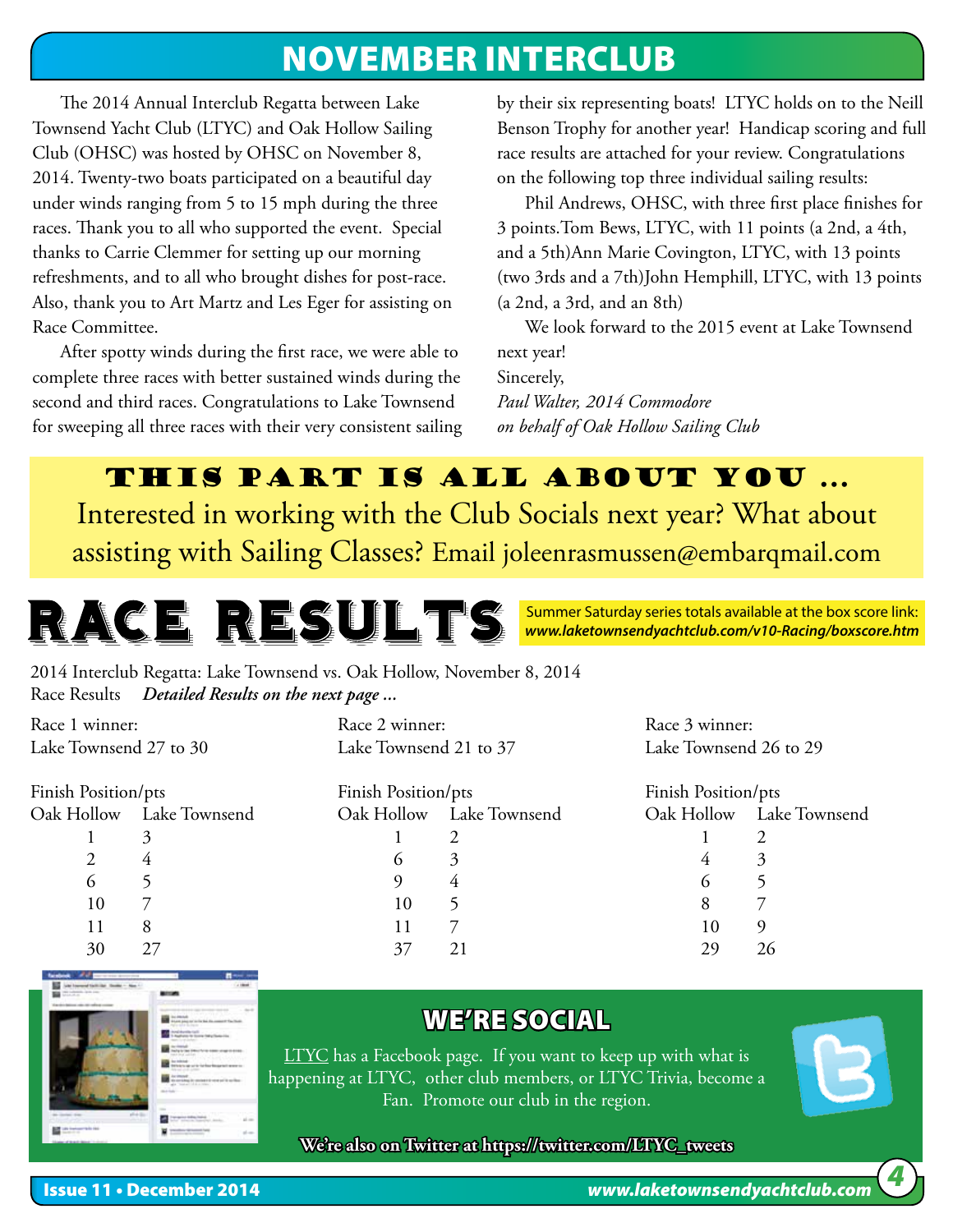|                                  |                       |                                                  | PT <sub>S</sub><br>Finish | Position |      | ᠇                                  |                   |               |           | ۴ē            | 2)               | ₹               |              | £,           |               |                   |                   |                        |                |                   |                   |                   |                   | 9           | Ξ             |                  |                |                |                   |                   | ∼                        | 5              | 2                        | ő                | G                 | 5                     |             | not counted       |  |
|----------------------------------|-----------------------|--------------------------------------------------|---------------------------|----------|------|------------------------------------|-------------------|---------------|-----------|---------------|------------------|-----------------|--------------|--------------|---------------|-------------------|-------------------|------------------------|----------------|-------------------|-------------------|-------------------|-------------------|-------------|---------------|------------------|----------------|----------------|-------------------|-------------------|--------------------------|----------------|--------------------------|------------------|-------------------|-----------------------|-------------|-------------------|--|
|                                  | 4-12 mph              |                                                  | Correct                   | time     |      | 11.61                              | 0.00              | 0.00          |           | 20.71         | 15.70            | 12.82           | 0.00         | 16.91        | 0.00          | 0.00              | 0.00              | 0.00                   | 0.00           | 0.00              | 0.00              | 0.00              | 0.00              | 13.96       | 15.56         | 0.00             | 0.00           | 0.00           | 0.00              | 0.00              | 13.74                    | 13.22          | 12.15                    | 13.91            | 13.47             | 14.85                 | 0.00        | 12.52             |  |
|                                  |                       |                                                  | Handi-                    | Сãр      |      | 92.3                               | 101.5             | 73.5          |           | 78.7          | 65.6             | 111.7           | 1117         | 111.7        | 99.7          | 100.5             | 98.5              | 98.5                   | 138.1          | 96.7              | 92.6              | 100.6             | 91.4              | 87.6        | 87.6          | 74.3             | 90.4           | 90.4           | 90.4              | 90.4              | 90.4                     | 90.4           | 90.4                     | 96.6             | 96.6              | 100.0                 | 98.0        | 91.7              |  |
|                                  | <b>Wind Velocity</b>  |                                                  | Decimal                   | minutes  |      | 10.72                              | 0.00              | $\frac{8}{2}$ |           | 16.30         | 10.30            | 14.32           | 0.00         | 18.88        | 0.00          | 0.00              | 0.00              | 0.00                   | 0.00           | 0.00              | 0.00              | 0.00              | 0.00              | 12.23       | 13.63         | 0.00             | 0.00           | 0.00           | 0.00              | 0.00              | 12.42                    | 11.95          | 10.98                    | 13.43            | 13.02             | 14.85                 |             | 11.48             |  |
|                                  |                       |                                                  | Clock                     | Finish   | Time | ន<br>(sec.)                        | $\circ$           | $\circ$       |           | ₽             | ₽                | ę۶              |              | ន            | $\circ$       | $\circ$           | $\circ$           | 0                      | O              | $\circ$           | $\circ$           | 0                 | 0                 | 4           | 38            | $\circ$          | $\circ$        | 0              | $\circ$           | $\circ$           | 25                       | 57             | 59                       | $\frac{8}{2}$    | ٣                 | 5                     |             | 29                |  |
|                                  | Race #3               |                                                  | Clock                     | Finish   | Time | 0.0<br>(min.)                      | $\frac{0}{2}$     | $\frac{0}{2}$ |           | 16.0          | 10.0             | 14.0            |              | 18.0         | $\frac{0}{2}$ | ٥<br>ö            | $\frac{0}{2}$     | $\frac{0}{2}$          | $\overline{0}$ | $\overline{0}$    | $\frac{0}{2}$     | $\frac{0}{2}$     | $\overline{0}$    | 12.0        | 13.0          | $\overline{0.0}$ | $\overline{0}$ | $\frac{0}{2}$  | $\overline{0}$ .0 | $\overline{0.0}$  | 12.0                     | $\frac{0}{11}$ | 10.0                     | 13.0             | 13.0              | 14.0                  |             | $\frac{110}{110}$ |  |
|                                  |                       |                                                  | Finish PTs                | Position |      | $\overline{\phantom{0}}$           |                   | چ             |           | 17            | ₽                | ؋               | ۾            | ≠            | 9             |                   |                   |                        |                |                   |                   |                   |                   | 5           | ఞ             |                  |                |                |                   |                   | $\overline{\phantom{0}}$ | $\sim$         | ő                        | 1.               | မ                 | 5                     | ₽           | ෑ                 |  |
|                                  | 4-12 mph              |                                                  | Correct                   | time     |      | 14.63                              | 0.00              | 19.61         |           | 22.15         | 18.72            | 20.61           | 24.35        | 19.29        | 18.61         | 0.00              | 0.00              | 0.00                   | 0.00           | 0.00              | 0.00              | 0.00              | 0.00              | 16.78       | 19.18         | 0.00             | 0.00           | 0.00           | 0.00              | 0.00              | 55<br>Ħ.                 | 14.79          | 17.72                    | 19.01            | 17.03             | 19.12                 | 22.24       | 16.19             |  |
|                                  |                       |                                                  | Handi-                    | Gap      |      | 92.3                               | 101.5             | 73.5          |           | 78.7          | 65.6             | 111.7           | 111.7        | 111.7        | 99.7          | 100.5             | 98.5              | 98.5                   | 138.1          | 96.7              | 92.6              | 100.6             | 91.4              | 87.6        | 87.6          | 74.3             | 90.4           | 90.4           | 90.4              | 90.4              | 90.4                     | 90.4           | 90.4                     | 96.6             | 96.6              | 100.0                 | 98.0        | 91.7              |  |
|                                  | <b>Wind Velocity</b>  |                                                  | Decimal                   | minutes  |      | S,<br>ಥ                            | 0.00              | ञ्<br>4,      |           | ą<br>H.       | 12.28            | 23.02           | 27.20        | 21.55        | ಜ್ಜಿ<br>₽     | 0.00              | 0.00              | 0.00                   | 0.00           | 0.00              | 0.00              | 0.00              | 0.00              | 14.70       | 16.80         | 0.00             | 0.00           | 0.00           | 0.00              | 0.00              | 15.87                    | 13.37          | 16.02                    | 18.37            | 16.45             | 19.12                 | 21.80       | 14.85             |  |
|                                  |                       |                                                  | Clock                     | Finish   | Time | 30<br>(sec.)                       | O                 | న             |           | 26            | 7                | ٣               | 5,           | 33           | g             | 0                 | O                 | $\circ$                | O              | O                 | $\circ$           | $\circ$           | O                 | 42          | \$            | $\circ$          | $\circ$        | O              | 0                 | $\circ$           | S                        | 22             | $\overline{\phantom{0}}$ | 22               | 27                | ∼                     | ₩           | 5                 |  |
|                                  | Race #2               | = Corrected Time                                 | Clock                     | Finish   | Time | Q<br>$\widehat{\mathsf{min}}$<br>ದ | $\overline{0}$ .0 | 14.0          |           | 17.0          | 12.0             | 23.0            | 27.0         | 21.0         | 18.0          | $\overline{0}$ .0 | $\overline{0}$ .0 | $\overline{0}$         | 0.0            | $\overline{0}$ .0 | $\overline{0}$ .0 | $\overline{0}$ .0 | $\overline{0}$ .0 | 14.0        | 16.0          | 0.0              | 0.0            | $\overline{0}$ | $\overline{0}$    | $\overline{0}$ .0 | Q<br>فيا                 | 13.0           | 16.0                     | 18.0             | 16.0              | 19.0                  | 21.0        | 14.0              |  |
|                                  |                       |                                                  | PTs                       |          |      | $\overline{\phantom{0}}$           |                   | ₽             |           |               | Ξ                |                 |              |              |               |                   |                   |                        |                |                   |                   |                   |                   | 9           |               |                  |                |                |                   |                   | ю                        | ෑ              | 3                        | 2                |                   |                       |             |                   |  |
|                                  |                       |                                                  | Correct Finish            | Position |      |                                    |                   |               |           |               |                  |                 |              |              |               |                   |                   |                        |                |                   |                   | 0.00              | 0.00              |             |               |                  |                | 0.00           |                   |                   |                          |                |                          |                  |                   | 0.00                  | 0.00        |                   |  |
|                                  | $12 \text{ mph}$<br>4 |                                                  |                           | time     |      | 24.41                              | 0.00              | 31.97         |           | 0.00          | 37.93            | 0.00            | 0.00         | 0.00         | 0.00          | 0.00              | 0.00              | 0.00                   | 0.00           | 0.00              | 0.00              |                   |                   | 31.13       | 0.00          | 0.00             | 0.00           |                | 0.00              | 0.00              | 26.22                    | 25.87          | 25.44                    | 25.12            | 0.00              |                       |             | 29.83             |  |
|                                  |                       |                                                  | Handi-                    | Gap      |      | 92.3                               | 101.5             | 73.5          |           | 78.7          | 65.6             | 111.7           | 111.7        | 111.7        | 99.7          | 100.5             | 98.5              | 98.5                   | 138.1          | 96.7              | 92.6              | 100.6             | 91.4              | 87.6        | 87.6          | 74.3             | 90.4           | 90.4           | 90.4              | 90.4              | 90.4                     | 90.4           | 90.4                     | 96.6             | 96.6              | 100.0                 | 98.0        | 91.7              |  |
|                                  | <b>Wind Velocity</b>  | FORMULA: Elapsed Time(dec.min.) X 100 / Handicap | Decimal                   | minutes  |      | 22.53                              | 0.00              | S,<br>ಔ       |           | 0.00          | 24.88            | 0.00            | 0.00         | 0.00         | 0.00          | 0.00              | 0.00              | 0.00                   | 0.00           | 0.00              | 0.00              | 0.00              | 0.00              | 27.27       | 0.00          | 0.00             | 0.00           | 0.00           | 0.00              | 0.00              | 23.70                    | 23.38          | 23.00                    | 24.27            | 0.00              | 0.00                  | 0.00        | 27.35             |  |
|                                  |                       |                                                  | Clock                     | Finish   | Time | R<br>(sec.)                        | $\circ$           | 30            |           | O             | S                | 0               |              |              | O             | O                 | O                 | O                      | O              | 0                 | $\circ$           | $\bullet$         | 0                 | ؋           |               | $\circ$          | $\bullet$      | 0              | 0                 | $\circ$           | 42                       | 23             | 60                       | ې                |                   |                       |             | $\overline{21}$   |  |
|                                  | Race #1               |                                                  | Clock                     | Finish   | Time | 22<br>(min.)                       | $\circ$           | 23            |           | O             | 24               | O               |              |              | 0             | O                 | O                 | O                      | 0              | O                 | 0                 | 0                 | 0                 | 27          |               | $\circ$          | O              | O              | 0                 | $\circ$           | 23                       | 23             | 22                       | 24               |                   |                       |             | 27                |  |
|                                  |                       |                                                  |                           |          |      | Andrews, Phil                      |                   | Squint, Andy  |           | Mullins, Mike | Mitchell, Warren | Palmer, Melissa | Marsh, Linda | Hommel, Sean | Eldred, Gene  | Eldred, Jerry     | Reavis, Chuck     | Benham, Mark           | Humphries      | Nordahl, Michael  | Walter, Paul      | Smoot, Keith      | Taylor, Alan      | Swartz, Jim | Simmons, Carl | Kuzmier, John    | Payne, Mark    | Raper, Steve   | Jones, Steven     | Butler, Ken       | Jarzyna,Tad              | Bews, Tom      | Hemphill, John           | Dorn, Henry      | Sherrill, Spencer | Hudgins, Gary         | Heap, Dave  | Leonard, Phil     |  |
|                                  |                       |                                                  |                           | Skipper  |      |                                    | Martz, Art        |               |           |               |                  |                 |              |              |               |                   |                   |                        |                |                   |                   |                   |                   |             |               |                  |                |                |                   |                   |                          |                |                          |                  |                   |                       |             |                   |  |
|                                  | 11/8/2014             |                                                  | Art Martz                 | Sail#    |      | 185542                             | 999               | 44553         |           |               | 308              | 501             | 5284         | 3991         | 972           | 45                |                   |                        | 2349           | 52                | h170              |                   | 4051              | 12705       | 15097         | 1992             |                |                |                   |                   | 5989                     | 5295           | 4043                     | 6609             |                   | h146                  |             |                   |  |
| Becufort 2/3 (winds 4 to 12 mph) | Date:                 | Rane Committee Paul Walter, Les Eger             |                           | Class    |      | <b>Icas1</b>                       | Precision 16      |               | Hotile 18 | Howe 16       | A-Cat            | Vagabond 14     | Hotter 14    | Holder 14    | Cajri 14      | Aqua Cat 14       | DaySailor         | Da <sub>v</sub> Sailor | W.WightPotter  | Hai Joon 5.2      | Hunter 170        | Siccwinder 16     | Wi-dmill          | Lighining   | Lightning     | <b>Isotope</b>   | Flying Scot    | Flying Scot    | Flying Scot       | Flying Scot       | Flying Scot              | Flying Scot    | Flying Scot              | Force 5 shortrig | Force 5           | Hunter <sub>146</sub> | National 12 | Wayfarer 16       |  |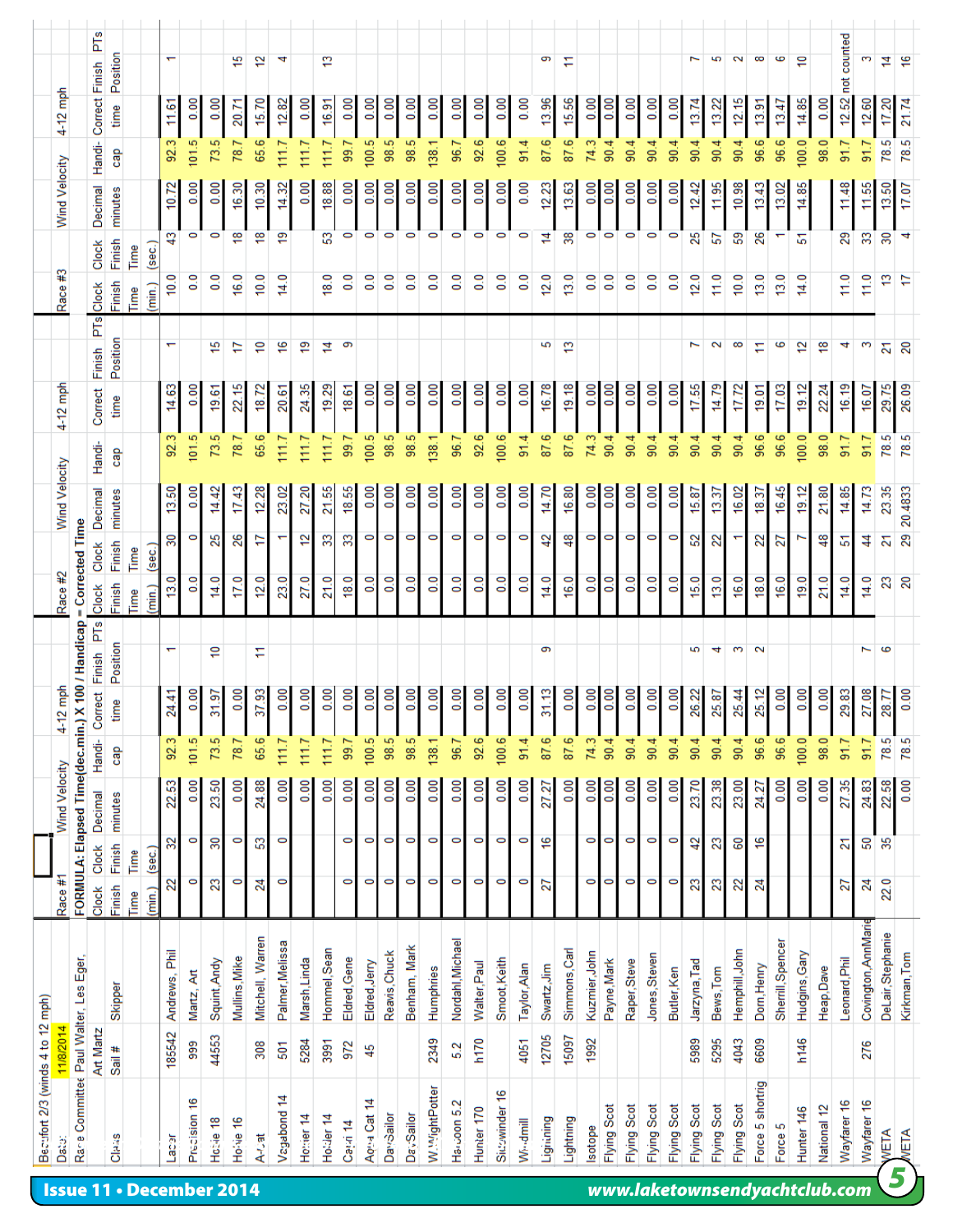#### RACE RESULTS • HALLOWEEN ON THE TOWNSEND 2014 Start Time: Saturday, October 25, 2014 13:08:00

|                                                                                                                 | Pos                                                                                                                                        | Sail | Skipper                                                                                                                                                                                                                                                                                                                                                                                                        | Crew                                                                                                                                                                                                                                                                                                                      |                      | Fleet                                                                                                                                                                                                                                                                                                                                              | H'Cap  | Finish                                                                                                                                                                                                                                                                              |                                                                                                                                                                                                                                                                                                                         | Elapsed Corrected Score |                                                                                                |
|-----------------------------------------------------------------------------------------------------------------|--------------------------------------------------------------------------------------------------------------------------------------------|------|----------------------------------------------------------------------------------------------------------------------------------------------------------------------------------------------------------------------------------------------------------------------------------------------------------------------------------------------------------------------------------------------------------------|---------------------------------------------------------------------------------------------------------------------------------------------------------------------------------------------------------------------------------------------------------------------------------------------------------------------------|----------------------|----------------------------------------------------------------------------------------------------------------------------------------------------------------------------------------------------------------------------------------------------------------------------------------------------------------------------------------------------|--------|-------------------------------------------------------------------------------------------------------------------------------------------------------------------------------------------------------------------------------------------------------------------------------------|-------------------------------------------------------------------------------------------------------------------------------------------------------------------------------------------------------------------------------------------------------------------------------------------------------------------------|-------------------------|------------------------------------------------------------------------------------------------|
|                                                                                                                 | 1                                                                                                                                          |      | 227 Hoffman, Bob                                                                                                                                                                                                                                                                                                                                                                                               | Barker, Hudson                                                                                                                                                                                                                                                                                                            |                      | Holder <sub>20</sub>                                                                                                                                                                                                                                                                                                                               |        | 92.1 13:58:58                                                                                                                                                                                                                                                                       | 00:50:58 00:55:20                                                                                                                                                                                                                                                                                                       |                         | 1                                                                                              |
|                                                                                                                 | $\overline{c}$                                                                                                                             |      | 14932 Warren, Ken                                                                                                                                                                                                                                                                                                                                                                                              | Davidson, Jack                                                                                                                                                                                                                                                                                                            |                      | Lightning                                                                                                                                                                                                                                                                                                                                          |        | 92.6 13:59:54                                                                                                                                                                                                                                                                       | 00:51:54 00:56:03                                                                                                                                                                                                                                                                                                       |                         | $\boldsymbol{2}$                                                                               |
| Race 1, Start 1,                                                                                                | 3                                                                                                                                          |      | 3500 Morris, Steve                                                                                                                                                                                                                                                                                                                                                                                             | Morris, Avery                                                                                                                                                                                                                                                                                                             |                      | <b>Flying Scot</b>                                                                                                                                                                                                                                                                                                                                 |        | 92.1 14:00:22                                                                                                                                                                                                                                                                       | 00:52:22 00:56:52                                                                                                                                                                                                                                                                                                       |                         | 3                                                                                              |
| Wind Speed 3                                                                                                    | $\overline{4}$<br>5                                                                                                                        |      | 2048 Jones, Steve<br>3801 Heine, Uwe                                                                                                                                                                                                                                                                                                                                                                           | Miller, Dennis<br>Colins, Nancy                                                                                                                                                                                                                                                                                           |                      | <b>Flying Scot</b><br><b>Flying Scot</b>                                                                                                                                                                                                                                                                                                           |        | 92.1 14:02:30<br>92.1 14:09:34                                                                                                                                                                                                                                                      | 00:54:30 00:59:10<br>01:01:34 01:06:51                                                                                                                                                                                                                                                                                  |                         | 4<br>5                                                                                         |
| <b>Start Time</b>                                                                                               | 6                                                                                                                                          |      | 5295 Bews, Tom                                                                                                                                                                                                                                                                                                                                                                                                 | Afanador, Otto                                                                                                                                                                                                                                                                                                            |                      | <b>Flying Scot</b>                                                                                                                                                                                                                                                                                                                                 |        | 92.1 14:10:08                                                                                                                                                                                                                                                                       | 01:02:08 01:07:28                                                                                                                                                                                                                                                                                                       |                         | 6                                                                                              |
| 10/25/2014 13:0800                                                                                              | $\tau$                                                                                                                                     |      | 5989 Jarzyna, Tad                                                                                                                                                                                                                                                                                                                                                                                              | Jarzyna, Donna                                                                                                                                                                                                                                                                                                            |                      | <b>Flying Scot</b>                                                                                                                                                                                                                                                                                                                                 |        | 92.1 14:10:23                                                                                                                                                                                                                                                                       | 01:02:23 01:07:44                                                                                                                                                                                                                                                                                                       |                         | 7                                                                                              |
|                                                                                                                 | 8<br>9                                                                                                                                     |      | 1939 Duff, David<br>5164 Batchelor, Dave                                                                                                                                                                                                                                                                                                                                                                       | Gundlach, Anne<br>Batchelor; Tricia Sat, Oller; D.                                                                                                                                                                                                                                                                        |                      | <b>Flying Scot</b><br><b>Flying Scot</b>                                                                                                                                                                                                                                                                                                           |        | 92.1 14:16:43<br>92.1 14:17:22                                                                                                                                                                                                                                                      | 01:08:43 01:14:37<br>01:09:22 01:15:19                                                                                                                                                                                                                                                                                  |                         | 8<br>9                                                                                         |
| Race Officer:                                                                                                   | 10                                                                                                                                         |      | 12705 Schwartz, Jim                                                                                                                                                                                                                                                                                                                                                                                            | Crouch, Michael                                                                                                                                                                                                                                                                                                           |                      | Lightning                                                                                                                                                                                                                                                                                                                                          |        | 92.6 14:18:27                                                                                                                                                                                                                                                                       | 01:10:27 01:16:05                                                                                                                                                                                                                                                                                                       |                         | 10                                                                                             |
| Jerry Thompson                                                                                                  | 11                                                                                                                                         |      | 14950 Bouknight, Robert                                                                                                                                                                                                                                                                                                                                                                                        | Torkewitz, Nancy                                                                                                                                                                                                                                                                                                          |                      | Lightning                                                                                                                                                                                                                                                                                                                                          |        | 92.6 14:18:38                                                                                                                                                                                                                                                                       | 01:10:38 01:16:17                                                                                                                                                                                                                                                                                                       |                         | 11                                                                                             |
|                                                                                                                 | 12<br>13                                                                                                                                   |      | 1992 Kuzmier, John<br>2595 Moates, Bob                                                                                                                                                                                                                                                                                                                                                                         | NA<br>Moates, Carol                                                                                                                                                                                                                                                                                                       |                      | <b>ISOTOPE</b><br><b>Flying Scot</b>                                                                                                                                                                                                                                                                                                               |        | 78.4 14:10:15<br>92.1 14:29:00                                                                                                                                                                                                                                                      | 01:02:15 01:19:24<br>01:21:00 01:27:57                                                                                                                                                                                                                                                                                  |                         | 12<br>13                                                                                       |
|                                                                                                                 | 14                                                                                                                                         |      | 199 Stalnaker, Matthew NA                                                                                                                                                                                                                                                                                                                                                                                      |                                                                                                                                                                                                                                                                                                                           |                      | <b>ISOTOPE</b>                                                                                                                                                                                                                                                                                                                                     |        | 78.4 14:28:30                                                                                                                                                                                                                                                                       | 01:20:30 01:42:41                                                                                                                                                                                                                                                                                                       |                         | 14                                                                                             |
|                                                                                                                 | 15                                                                                                                                         |      | 0_0 Bass,Stephen                                                                                                                                                                                                                                                                                                                                                                                               | NA                                                                                                                                                                                                                                                                                                                        |                      | <b>ISOTOPE</b>                                                                                                                                                                                                                                                                                                                                     |        | 78.4 14:31:31                                                                                                                                                                                                                                                                       | 01:23:31 01:46:32                                                                                                                                                                                                                                                                                                       |                         | 15                                                                                             |
|                                                                                                                 | <b>OCS</b><br><b>DNC</b>                                                                                                                   |      | 5861 Wilson, Mark<br>4105 Backus, Alan                                                                                                                                                                                                                                                                                                                                                                         | Wilson, Laina<br>Backus, Pat                                                                                                                                                                                                                                                                                              |                      | <b>Flying Scot</b><br><b>Flying Scot</b>                                                                                                                                                                                                                                                                                                           |        | 2:18:00 PM                                                                                                                                                                                                                                                                          |                                                                                                                                                                                                                                                                                                                         |                         | 19                                                                                             |
|                                                                                                                 | <b>DNC</b>                                                                                                                                 |      | H260 Heckman, Bill                                                                                                                                                                                                                                                                                                                                                                                             | Heckman, Sharon                                                                                                                                                                                                                                                                                                           |                      | Hunter <sub>260</sub>                                                                                                                                                                                                                                                                                                                              |        |                                                                                                                                                                                                                                                                                     |                                                                                                                                                                                                                                                                                                                         |                         |                                                                                                |
|                                                                                                                 |                                                                                                                                            |      |                                                                                                                                                                                                                                                                                                                                                                                                                |                                                                                                                                                                                                                                                                                                                           |                      |                                                                                                                                                                                                                                                                                                                                                    |        |                                                                                                                                                                                                                                                                                     |                                                                                                                                                                                                                                                                                                                         |                         |                                                                                                |
| Race 1, Start 2,                                                                                                | Pos                                                                                                                                        | Sail | Skipper                                                                                                                                                                                                                                                                                                                                                                                                        | Crew                                                                                                                                                                                                                                                                                                                      | Fleet                | H'Cap                                                                                                                                                                                                                                                                                                                                              | Finish |                                                                                                                                                                                                                                                                                     | Elapsed Corrected Score                                                                                                                                                                                                                                                                                                 |                         |                                                                                                |
| Wind Speed 3                                                                                                    | $\mathbf{1}$                                                                                                                               |      | 5586 Chauvenet, Allen                                                                                                                                                                                                                                                                                                                                                                                          | Chauvenet, Christina Windmill                                                                                                                                                                                                                                                                                             |                      |                                                                                                                                                                                                                                                                                                                                                    |        | 92.9 14:10:13 00:55:13 00:59:26                                                                                                                                                                                                                                                     |                                                                                                                                                                                                                                                                                                                         | 1                       |                                                                                                |
| <b>Start Time</b>                                                                                               | $\overline{c}$<br>3                                                                                                                        |      | 5060 Sponar, Ralph<br>1066 Heffernan, Jim                                                                                                                                                                                                                                                                                                                                                                      | Sponar, Sandy<br>Heffernan, Linda                                                                                                                                                                                                                                                                                         | Windmill<br>Wayfarer |                                                                                                                                                                                                                                                                                                                                                    |        | 92.9 14:10:55 00:55:55 01:00:11<br>94.0 14:11:42 00:56:42 01:00:19                                                                                                                                                                                                                  |                                                                                                                                                                                                                                                                                                                         | $\overline{c}$<br>3     |                                                                                                |
| 10/25/2014 13:15:00                                                                                             | $\overline{4}$                                                                                                                             |      | 10873 Johnson, Richard                                                                                                                                                                                                                                                                                                                                                                                         | Parish, Michele                                                                                                                                                                                                                                                                                                           | Wayfarer             |                                                                                                                                                                                                                                                                                                                                                    |        | 94.0 14:12:18 00:57:18 01:00:57                                                                                                                                                                                                                                                     |                                                                                                                                                                                                                                                                                                                         | $\overline{4}$          |                                                                                                |
| Race Officer:                                                                                                   | 5                                                                                                                                          |      | 3854 Schonborn, Al                                                                                                                                                                                                                                                                                                                                                                                             | Erickson, Tom                                                                                                                                                                                                                                                                                                             | Wayfarer             |                                                                                                                                                                                                                                                                                                                                                    |        | 94.0 14:13:21 00:58:21 01:02:04                                                                                                                                                                                                                                                     |                                                                                                                                                                                                                                                                                                                         | 5                       |                                                                                                |
|                                                                                                                 | 6<br>$\tau$                                                                                                                                |      | 10978 Cunningham, Chip<br>2951 Taylor, Alan                                                                                                                                                                                                                                                                                                                                                                    | Forman, Andy<br>McDermott,Trish                                                                                                                                                                                                                                                                                           | Wayfarer<br>Windmill |                                                                                                                                                                                                                                                                                                                                                    |        | 94.0 14:15:03 01:00:03 01:03:53<br>92.9 14:18:03 01:03:03 01:07:52                                                                                                                                                                                                                  |                                                                                                                                                                                                                                                                                                                         | 6<br>7                  |                                                                                                |
| Jerry Thompson                                                                                                  | 8                                                                                                                                          |      | 276 Covington, Ann M. Simac, Robert                                                                                                                                                                                                                                                                                                                                                                            |                                                                                                                                                                                                                                                                                                                           | Wayfarer             |                                                                                                                                                                                                                                                                                                                                                    |        | 94.0 14:22:02 01:07:02 01:11:19                                                                                                                                                                                                                                                     |                                                                                                                                                                                                                                                                                                                         | 8                       |                                                                                                |
|                                                                                                                 | 9                                                                                                                                          |      | 232 Rasmussen, Eric                                                                                                                                                                                                                                                                                                                                                                                            | Rasmussen, Joleen                                                                                                                                                                                                                                                                                                         | TANZER 16            |                                                                                                                                                                                                                                                                                                                                                    |        | 97.0 14:25:32 01:10:32 01:12:43                                                                                                                                                                                                                                                     |                                                                                                                                                                                                                                                                                                                         | 9                       |                                                                                                |
|                                                                                                                 | 10<br>11                                                                                                                                   |      | 2458 Kishbaugh, Ali<br>Club Leonard, Phil                                                                                                                                                                                                                                                                                                                                                                      | Sigmund, Mike<br>Allamby,Jeanne                                                                                                                                                                                                                                                                                           | Wayfarer<br>Wayfarer |                                                                                                                                                                                                                                                                                                                                                    |        | 94.0 14:25:15 01:10:15 01:14:44<br>94.0 14:25:41 01:10:41 01:15:12                                                                                                                                                                                                                  |                                                                                                                                                                                                                                                                                                                         | 10<br>11                |                                                                                                |
|                                                                                                                 | 12                                                                                                                                         |      | 449 Butler, Ken                                                                                                                                                                                                                                                                                                                                                                                                | Cole, Susan                                                                                                                                                                                                                                                                                                               | Wayfarer             |                                                                                                                                                                                                                                                                                                                                                    |        | 94.0 14:25:52 01:10:52 01:15:23                                                                                                                                                                                                                                                     |                                                                                                                                                                                                                                                                                                                         | 12                      |                                                                                                |
|                                                                                                                 | 13                                                                                                                                         |      | 4051 Strohl, Glenn                                                                                                                                                                                                                                                                                                                                                                                             | Cox, Dalton                                                                                                                                                                                                                                                                                                               | Windmill             |                                                                                                                                                                                                                                                                                                                                                    |        | 92.9 14:31:13 01:16:13 01:22:02                                                                                                                                                                                                                                                     |                                                                                                                                                                                                                                                                                                                         | 13                      |                                                                                                |
| Race 2, Start 1,<br>Wind Speed 4<br><b>Start Time</b><br>10/25/2014 14:58:00<br>Race Officer:<br>Jerry Thompson | Pos<br>1<br>2<br>3<br>$\overline{4}$<br>5<br>6<br>$\overline{7}$<br>8<br>9<br>10<br>11<br>12<br>13<br>14<br>15<br>DNF<br>RAF<br><b>DNC</b> | Sail | Skipper<br>3801 Heine, Uwe<br>227 Hoffman, Bob<br>14950 Bouknight, Robert<br>2595 Moates, Bob<br>2048 Jones, Steve<br>14932 Warren, Ken<br>5295 Bews, Tom<br>3500 Morris, Steve<br>5164 Batchelor, Dave<br>5861 Wilson, Mark<br>12705 Schwartz, Jim<br>1939 Duff, David<br>5989 Jarzyna, Tad<br>199 Stalnaker, Matthew NA<br>0_0 Bass,Stephen<br>H260 Heckman, Bill<br>1992 Kuzmier, John<br>4105 Backus, Alan | Crew<br>Colins, Nancy<br>Barker, Hudson<br>Torkewitz, Nancy<br>Moates, Carol<br>Miller, Dennis<br>Davidson, Jack<br>Afanador, Otto<br>Morris, Avery<br>Batchelor; Tricia Sat, Oller; D. Flying Scot<br>Wilson, Laina<br>Crouch, Michael<br>Gundlach, Anne<br>Jarzyna, Donna<br>NA<br>Heckman, Sharon<br>NA<br>Backus, Pat |                      | Fleet<br><b>Flying Scot</b><br>Holder <sub>20</sub><br>Lightning<br><b>Flying Scot</b><br><b>Flying Scot</b><br>Lightning<br><b>Flying Scot</b><br><b>Flying Scot</b><br><b>Flying Scot</b><br>Lightning<br>Flying Scot<br><b>Flying Scot</b><br><b>ISOTOPE</b><br><b>ISOTOPE</b><br>Hunter <sub>260</sub><br><b>ISOTOPE</b><br><b>Flying Scot</b> | H'Cap  | Finish<br>90.4 15:45:26<br>90.4 15:49:10<br>87.6 15:47:42<br>90.4 15:49:19<br>90.4 15:49:20<br>87.6 15:48:00<br>90.4 15:49:43<br>90.4 15:50:13<br>90.4 15:50:19<br>90.4 15:50:58<br>87.6 15:51:15<br>90.4 15:53:16<br>90.4 16:00:26<br>74.3 16:02:15<br>74.3 16:03:00<br>3:41:42 PM | 00:47:26 00:52:28<br>00:51:10 00:56:36<br>00:49:42 00:56:44<br>00:51:19 00:56:46<br>00:51:20 00:56:47<br>00:50:00 00:57:05<br>00:51:43 00:57:13<br>00:52:13 00:57:46<br>00:52:19 00:57:52<br>00:52:58 00:58:35<br>00:53:15 01:00:47<br>00:55:16 01:01:08<br>01:02:26 01:09:04<br>01:04:15 01:26:28<br>01:05:00 01:27:29 | Elapsed Corrected Score | 1<br>2<br>3<br>4<br>5<br>6<br>$\tau$<br>8<br>9<br>10<br>11<br>12<br>13<br>14<br>15<br>19<br>19 |
| Race 2, Start 2,                                                                                                | Pos                                                                                                                                        | Sail | Skipper                                                                                                                                                                                                                                                                                                                                                                                                        | Crew                                                                                                                                                                                                                                                                                                                      | Fleet                | H'Cap                                                                                                                                                                                                                                                                                                                                              | Finish |                                                                                                                                                                                                                                                                                     | Elapsed Corrected Score                                                                                                                                                                                                                                                                                                 |                         |                                                                                                |
| Wind Speed 4                                                                                                    | 1<br>$\overline{\mathbf{c}}$                                                                                                               |      | 1066 Heffernan, Jim<br>10978 Cunningham, Chip                                                                                                                                                                                                                                                                                                                                                                  | Heffernan, Linda<br>Forman, Andy                                                                                                                                                                                                                                                                                          | Wayfarer<br>Wayfarer |                                                                                                                                                                                                                                                                                                                                                    |        |                                                                                                                                                                                                                                                                                     | 91.7 15:49:01 00:45:01 00:49:05<br>91.7 15:49:25 00:45:25 00:49:32                                                                                                                                                                                                                                                      | 1<br>$\overline{c}$     |                                                                                                |
| <b>Start Time</b>                                                                                               | 3                                                                                                                                          |      | 5060 Sponar, Ralph                                                                                                                                                                                                                                                                                                                                                                                             | Sponar, Sandy                                                                                                                                                                                                                                                                                                             | Windmill             |                                                                                                                                                                                                                                                                                                                                                    |        |                                                                                                                                                                                                                                                                                     | 91.4 15:49:50 00:45:50 00:50:09                                                                                                                                                                                                                                                                                         | 3                       |                                                                                                |
| 10/25/2014 15:04:00                                                                                             | $\overline{4}$<br>5                                                                                                                        |      | 449 Butler, Ken                                                                                                                                                                                                                                                                                                                                                                                                | Cole, Susan                                                                                                                                                                                                                                                                                                               | Wayfarer             |                                                                                                                                                                                                                                                                                                                                                    |        |                                                                                                                                                                                                                                                                                     | 91.7 15:50:26 00:46:26 00:50:38                                                                                                                                                                                                                                                                                         | 4<br>5                  |                                                                                                |
| Race Officer:                                                                                                   | 6                                                                                                                                          |      | 3854 Schonborn, Al<br>2951 Taylor, Alan                                                                                                                                                                                                                                                                                                                                                                        | Erickson, Tom<br>McDermott, Trish                                                                                                                                                                                                                                                                                         | Wayfarer<br>Windmill |                                                                                                                                                                                                                                                                                                                                                    |        |                                                                                                                                                                                                                                                                                     | 91.7 15:50:27 00:46:27 00:50:39<br>91.4 15:50:59 00:46:59 00:51:24                                                                                                                                                                                                                                                      | 6                       |                                                                                                |
|                                                                                                                 | $\tau$                                                                                                                                     |      | 5586 Chauvenet, Allen                                                                                                                                                                                                                                                                                                                                                                                          | Chauvenet, Christina                                                                                                                                                                                                                                                                                                      | Windmill             |                                                                                                                                                                                                                                                                                                                                                    |        |                                                                                                                                                                                                                                                                                     | 91.4 15:52:06 00:48:06 00:52:38                                                                                                                                                                                                                                                                                         | $\tau$                  |                                                                                                |
| Jerry Thompson                                                                                                  | 8<br>9                                                                                                                                     |      | 10873 Johnson, Richard                                                                                                                                                                                                                                                                                                                                                                                         | Parish, Michele                                                                                                                                                                                                                                                                                                           | Wayfarer             |                                                                                                                                                                                                                                                                                                                                                    |        |                                                                                                                                                                                                                                                                                     | 91.7 15:52:37 00:48:37 00:53:01<br>91.7 15:53:26 00:49:26 00:53:54                                                                                                                                                                                                                                                      | 8<br>9                  |                                                                                                |
|                                                                                                                 | 10                                                                                                                                         |      | 2458 Kishbaugh, Ali<br>276 Covington, Ann M. Simac, Robert                                                                                                                                                                                                                                                                                                                                                     | Sigmund, Mike                                                                                                                                                                                                                                                                                                             | Wayfarer<br>Wayfarer |                                                                                                                                                                                                                                                                                                                                                    |        |                                                                                                                                                                                                                                                                                     | 91.7 15:53:28 00:49:28 00:53:57                                                                                                                                                                                                                                                                                         | 10                      |                                                                                                |
|                                                                                                                 | 11                                                                                                                                         |      | 232 Rasmussen, Eric                                                                                                                                                                                                                                                                                                                                                                                            | Rasmussen, Joleen                                                                                                                                                                                                                                                                                                         | TANZER 16            |                                                                                                                                                                                                                                                                                                                                                    |        |                                                                                                                                                                                                                                                                                     | 97.2 16:02:34 00:58:34 01:00:15                                                                                                                                                                                                                                                                                         | 11                      |                                                                                                |
|                                                                                                                 | 12<br>DNF                                                                                                                                  |      | Club Leonard, Phil<br>4051 Strohl, Glenn                                                                                                                                                                                                                                                                                                                                                                       | Allamby, Jeanne<br>Cox,Dalton                                                                                                                                                                                                                                                                                             | Wayfarer<br>Windmill |                                                                                                                                                                                                                                                                                                                                                    |        |                                                                                                                                                                                                                                                                                     | 91.7 16:02:02 00:58:02 01:03:17                                                                                                                                                                                                                                                                                         | 12<br>14                |                                                                                                |
|                                                                                                                 |                                                                                                                                            |      |                                                                                                                                                                                                                                                                                                                                                                                                                |                                                                                                                                                                                                                                                                                                                           |                      |                                                                                                                                                                                                                                                                                                                                                    |        |                                                                                                                                                                                                                                                                                     |                                                                                                                                                                                                                                                                                                                         |                         |                                                                                                |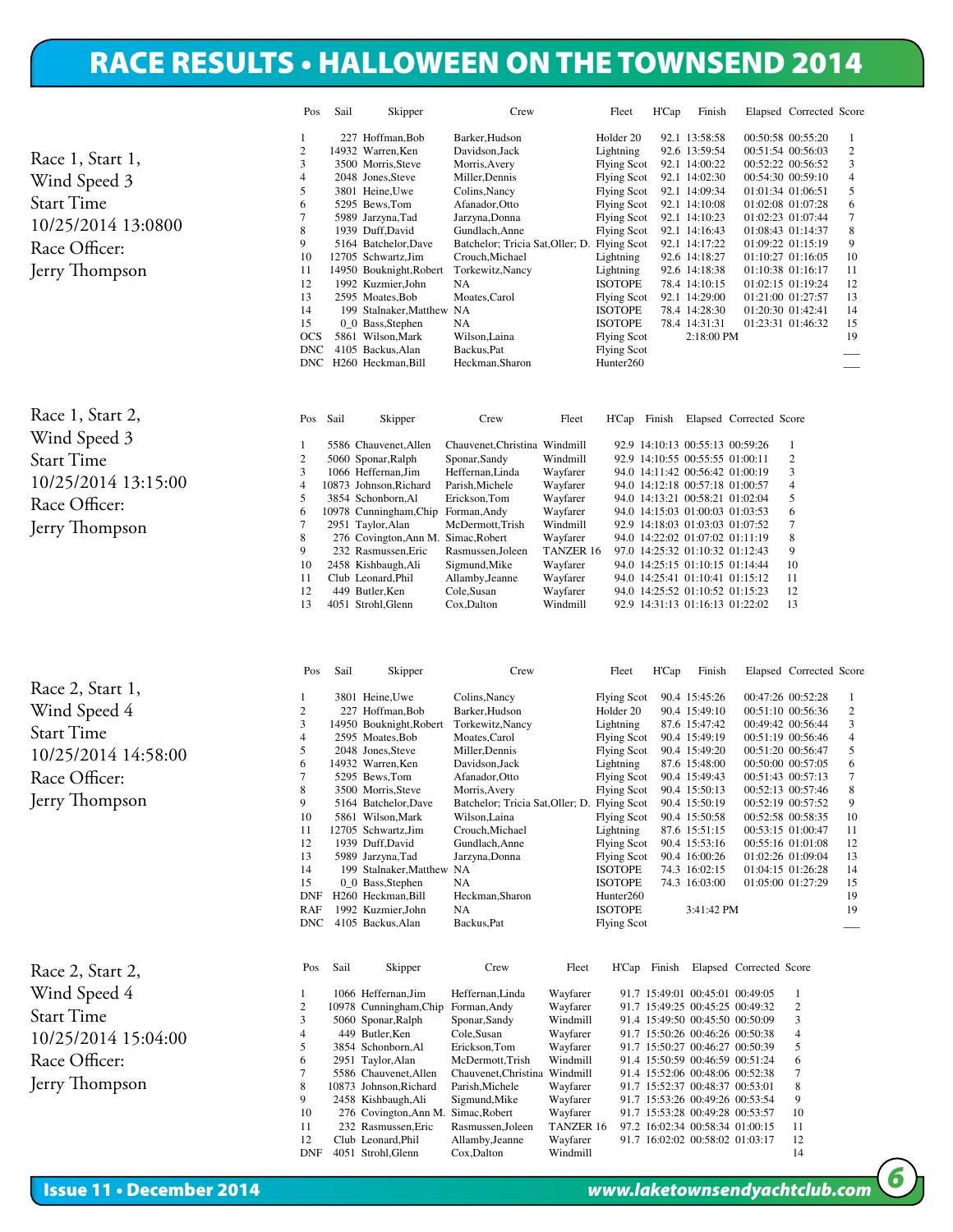#### RETAWNGENDI RACE RESULTS • HALLOWEEN ON THE TOWNSEND 2014

|                     | Pos                      | Sail | Skipper                               | Crew                                         |                  | Fleet                 | H'Cap  | Finish                          |                         | Elapsed Corrected Score |                |
|---------------------|--------------------------|------|---------------------------------------|----------------------------------------------|------------------|-----------------------|--------|---------------------------------|-------------------------|-------------------------|----------------|
|                     |                          |      | 227 Hoffman, Bob                      | Barker, Hudson                               |                  | Holder <sub>20</sub>  |        | 90.4 16:47:53 00:33:53 00:37:29 |                         |                         | 1              |
| Race 3, Start 1,    | 2                        |      | 3500 Morris, Steve                    | Morris, Avery                                |                  | Flying Scot           |        | 90.4 16:49:04 00:35:04 00:38:47 |                         |                         | $\overline{c}$ |
|                     | 3                        |      | 2048 Jones, Steve                     | Miller, Dennis                               |                  | <b>Flying Scot</b>    |        | 90.4 16:50:08 00:36:08 00:39:58 |                         |                         | 3              |
| Wind Speed 8        | 4                        |      | 5989 Jarzyna, Tad                     | Jarzyna, Donna                               |                  | <b>Flying Scot</b>    |        | 90.4 16:51:08 00:37:08 00:41:05 |                         |                         | 4              |
|                     | 5                        |      | 5861 Wilson.Mark                      | Wilson, Laina                                |                  | <b>Flying Scot</b>    |        | 90.4 16:51:54 00:37:54 00:41:55 |                         |                         | 5              |
| <b>Start Time</b>   | 6                        |      | 5295 Bews, Tom                        | Afanador, Otto                               |                  | <b>Flying Scot</b>    |        | 90.4 16:51:56 00:37:56 00:41:58 |                         |                         | 6              |
| 10/25/2014 16:14:00 |                          |      | 3801 Heine, Uwe                       | Colins, Nancy                                |                  | <b>Flying Scot</b>    |        | 90.4 16:52:11 00:38:11 00:42:14 |                         |                         | $\tau$         |
|                     | 8                        |      | 14950 Bouknight, Robert               | Torkewitz, Nancy                             |                  | Lightning             |        | 87.6 16:51:01 00:37:01 00:42:15 |                         |                         | 8              |
| Race Officer:       | 9                        |      | 1939 Duff,David                       | Gundlach, Anne                               |                  | <b>Flying Scot</b>    |        | 90.4 16:54:57 00:40:57 00:45:18 |                         |                         | 9              |
|                     | 10                       |      | 12705 Schwartz, Jim                   | Crouch, Michael                              |                  | Lightning             |        | 87.6 16:54:02 00:40:02 00:45:42 |                         |                         | 10             |
| Jerry Thompson      | 11                       |      | 14932 Warren, Ken                     | Davidson, Jack                               |                  | Lightning             |        | 87.6 16:55:13 00:41:13 00:47:03 |                         |                         | 11             |
|                     | 12                       |      | 199 Stalnaker, Matthew NA             |                                              |                  | <b>ISOTOPE</b>        |        | 74.3 16:51:53 00:37:53 00:50:59 |                         |                         | 12             |
|                     | <b>DNC</b>               |      | 0_0 Bass,Stephen                      | <b>NA</b>                                    |                  | <b>ISOTOPE</b>        |        |                                 |                         |                         |                |
|                     | <b>DNC</b><br><b>DNC</b> |      | 1992 Kuzmier, John                    | <b>NA</b>                                    |                  | <b>ISOTOPE</b>        |        |                                 |                         |                         | ---            |
|                     | <b>DNC</b>               |      | 2595 Moates, Bob<br>4105 Backus, Alan | Moates, Carol<br>Backus, Pat                 |                  | <b>Flying Scot</b>    |        |                                 |                         |                         |                |
|                     | <b>DNC</b>               |      | 5164 Batchelor, Dave                  | Batchelor; Tricia Sat, Oller; D. Flying Scot |                  | <b>Flying Scot</b>    |        |                                 |                         |                         |                |
|                     |                          |      | DNC H260 Heckman, Bill                | Heckman, Sharon                              |                  | Hunter <sub>260</sub> |        |                                 |                         |                         | ---            |
|                     |                          |      |                                       |                                              |                  |                       |        |                                 |                         |                         |                |
|                     | Pos                      | Sail | Skipper                               | Crew                                         | Fleet            | <b>H'Cap</b>          | Finish |                                 | Elapsed Corrected Score |                         |                |
| Race 3, Start 2,    |                          |      | 10873 Johnson, Richard                | Parish, Michele                              | Wayfarer         |                       |        | 91.7 16:51:02 00:31:02 00:33:51 |                         | 1                       |                |
| Wind Speed 8        | 2                        | 5060 | Sponar, Ralph                         | Sponar, Sandy                                | Windmill         |                       |        | 91.4 16:52:27 00:32:27 00:35:30 |                         | 2                       |                |
|                     | 3                        |      | 3854 Schonborn, Al                    | Erickson, Tom                                | Wayfarer         |                       |        | 91.7 16:54:35 00:34:35 00:37:43 |                         | 3                       |                |
| <b>Start Time</b>   | 4                        |      | 1066 Heffernan, Jim                   | Heffernan, Linda                             | Wayfarer         |                       |        | 91.7 16:55:01 00:35:01 00:38:11 |                         | 4                       |                |
|                     | 5                        |      | 2951 Taylor, Alan                     | McDermott, Trish                             | Windmill         |                       |        | 91.4 16:54:59 00:34:59 00:38:16 |                         | 5                       |                |
| 10/25/2014 16:20:00 | 6                        |      | 276 Covington, Ann M. Simac, Robert   |                                              | Wayfarer         |                       |        | 91.7 16:55:59 00:35:59 00:39:14 |                         | 6                       |                |
| Race Officer:       | 7                        |      | 5586 Chauvenet.Allen                  | Chauvenet, Christina                         | Windmill         |                       |        | 91.4 16:57:31 00:37:31 00:41:03 |                         | 7                       |                |
|                     | 8                        |      | 10978 Cunningham, Chip                | Forman, Andy                                 | Wayfarer         |                       |        | 91.7 16:58:25 00:38:25 00:41:54 |                         | 8                       |                |
| Jerry Thompson      | 9                        |      | 449 Butler, Ken                       | Cole, Susan                                  | Wayfarer         |                       |        | 91.7 16:59:41 00:39:41 00:43:17 |                         | 9                       |                |
|                     | 10                       |      | 2458 Kishbaugh, Ali                   | Sigmund, Mike                                | Wayfarer         |                       |        | 91.7 17:00:51 00:40:51 00:44:33 |                         | 10                      |                |
|                     | <b>DNC</b>               |      | 232 Rasmussen, Eric                   | Rasmussen, Joleen                            | <b>TANZER 16</b> |                       |        |                                 |                         |                         |                |
|                     | <b>DNC</b>               |      | 4051 Strohl, Glenn                    | Cox, Dalton                                  | Windmill         |                       |        |                                 |                         |                         |                |
|                     | <b>DNC</b>               |      | Club Leonard.Phil                     | Allamby, Jeanne                              | Wayfarer         |                       |        |                                 |                         |                         |                |

|                     | Pos            | Sail | Skipper                             | Crew                                         |           | Fleet                                      | H'Cap  |                                                                    |                         | Finish Elapsed Corrected Score |        |
|---------------------|----------------|------|-------------------------------------|----------------------------------------------|-----------|--------------------------------------------|--------|--------------------------------------------------------------------|-------------------------|--------------------------------|--------|
| Race 4, Start 1,    |                |      |                                     |                                              |           |                                            |        |                                                                    |                         |                                |        |
|                     |                |      | 5295 Bews, Tom                      | Afanador.Otto                                |           | <b>Flying Scot</b>                         |        | 89.1 10:58:18 00:23:18 00:26:09                                    |                         |                                | 1      |
| Wind Speed 11       | $\overline{c}$ |      | 14950 Bouknight, Robert             | Torkewitz, Nancy                             |           | Lightning                                  |        | 85.4 10:58:50 00:23:50 00:27:54                                    |                         |                                | 2      |
| <b>Start Time</b>   | 3              |      | 5164 Batchelor, Dave                | Batchelor; Tricia Sat, Oller; D. Flying Scot |           |                                            |        | 89.1 11:00:03 00:25:03 00:28:07                                    |                         |                                | 3      |
|                     | 4              |      | 5989 Jarzyna, Tad                   | Jarzyna, Donna                               |           | <b>Flying Scot</b>                         |        | 89.1 11:01:40 00:26:40 00:29:56                                    |                         |                                | 4      |
| 10/26/2014 10:35:00 | 5              |      | 4105 Backus, Alan                   | Backus, Pat                                  |           | <b>Flying Scot</b>                         |        | 89.1 11:02:02 00:27:02 00:30:20                                    |                         |                                | 5      |
| Race Officer:       | 6<br>7         |      | 2048 Jones, Steve                   | Miller, Dennis<br>Crouch, Michael            |           | <b>Flying Scot</b>                         |        | 89.1 11:02:17 00:27:17 00:30:37<br>85.4 11:01:52 00:26:52 00:31:28 |                         |                                | 6<br>7 |
|                     | 8              |      | 12705 Schwartz, Jim                 |                                              |           | Lightning                                  |        | 89.1 11:03:47 00:28:47 00:32:18                                    |                         |                                |        |
| Jerry Thompson      | 9              |      | 3801 Heine, Uwe<br>227 Hoffman, Bob | Colins, Nancy<br>Barker, Hudson              |           | <b>Flying Scot</b><br>Holder <sub>20</sub> |        | 89.1 11:04:52 00:29:52 00:33:31                                    |                         |                                | 8<br>9 |
|                     | 10             |      | 3500 Morris, Steve                  | Morris, Avery                                |           | <b>Flying Scot</b>                         |        | 89.1 11:05:41 00:30:41 00:34:26                                    |                         |                                | 10     |
|                     | 11             |      | 1939 Duff.David                     | Gundlach, Anne                               |           | <b>Flying Scot</b>                         |        | 89.1 11:06:37 00:31:37 00:35:29                                    |                         |                                | 11     |
|                     | 12             |      | 0_0 Bass,Stephen                    | <b>NA</b>                                    |           | <b>ISOTOPE</b>                             |        | 73.8 11:02:58 00:27:58 00:37:54                                    |                         |                                | 12     |
|                     | 13             |      | 5861 Wilson, Mark                   | Wilson, Laina                                |           | <b>Flying Scot</b>                         |        | 89.1 11:08:53 00:33:53 00:38:02                                    |                         |                                | 13     |
|                     | 14             |      | 199 Stalnaker, Matthew NA           |                                              |           | <b>ISOTOPE</b>                             |        | 73.8 11:03:48 00:28:48 00:39:01                                    |                         |                                | 14     |
|                     | <b>DNC</b>     |      | 1992 Kuzmier, John                  | <b>NA</b>                                    |           | <b>ISOTOPE</b>                             |        |                                                                    |                         |                                |        |
|                     | <b>DNC</b>     |      | 2595 Moates, Bob                    | Moates, Carol                                |           | <b>Flying Scot</b>                         |        |                                                                    |                         |                                |        |
|                     |                |      | DNC 14932 Warren.Ken                | Davidson, Jack                               |           | Lightning                                  |        |                                                                    |                         |                                |        |
|                     |                |      | DNC H260 Heckman, Bill              | Heckman, Sharon                              |           | Hunter <sub>260</sub>                      |        |                                                                    |                         |                                |        |
|                     |                |      |                                     |                                              |           |                                            |        |                                                                    |                         |                                |        |
| Race 4, Start 2,    | Pos            | Sail | Skipper                             | Crew                                         | Fleet     | <b>H'Cap</b>                               | Finish |                                                                    | Elapsed Corrected Score |                                |        |
| Wind Speed 11       |                |      | 5060 Sponar, Ralph                  | Sponar, Sandy                                | Windmill  |                                            |        | 88.3 11:05:53 00:24:53 00:28:11                                    |                         |                                |        |
| <b>Start Time</b>   | 2              |      | 3854 Schonborn, Al                  | Erickson, Tom                                | Wayfarer  |                                            |        | 90.5 11:07:01 00:26:01 00:28:45                                    |                         | $\overline{c}$                 |        |
|                     | 3              |      | 1066 Heffernan.Jim                  | Heffernan.Linda                              | Wayfarer  |                                            |        | 90.5 11:07:19 00:26:19 00:29:05                                    |                         | 3                              |        |
| 10/26/2014 10:41:00 | 4              |      | 5586 Chauvenet.Allen                | Chauvenet, Christina                         | Windmill  |                                            |        | 88.3 11:06:50 00:25:50 00:29:15                                    |                         | 4                              |        |
|                     | 5              |      | 10873 Johnson, Richard              | Parish, Michele                              | Wayfarer  |                                            |        | 90.5 11:07:35 00:26:35 00:29:22                                    |                         | 5                              |        |
| Race Officer:       | 6              |      | 276 Covington, Ann M. Simac, Robert |                                              | Wayfarer  |                                            |        | 90.5 11:07:55 00:26:55 00:29:45                                    |                         | 6                              |        |
| Jerry Thompson      | 7              |      | 449 Butler, Ken                     | Cole, Susan                                  | Wayfarer  |                                            |        | 90.5 11:07:56 00:26:56 00:29:46                                    |                         | 7                              |        |
|                     | 8              |      | 10978 Cunningham, Chip              | Forman, Andy                                 | Wayfarer  |                                            |        | 90.5 11:08:10 00:27:10 00:30:01                                    |                         | 8                              |        |
|                     | 9              |      | Club Leonard, Phil                  | Allamby, Jeanne                              | Wayfarer  |                                            |        | 90.5 11:08:11 00:27:11 00:30:02                                    |                         | 9                              |        |
|                     | 10             |      | 2458 Kishbaugh, Ali                 | Sigmund, Mike                                | Wayfarer  |                                            |        | 90.5 11:08:29 00:27:29 00:30:22                                    |                         | 10                             |        |
|                     | 11             |      | 4051 Strohl, Glenn                  | Cox, Dalton                                  | Windmill  |                                            |        | 88.3 11:08:31 00:27:31 00:31:10                                    |                         | 11                             |        |
|                     | <b>DNF</b>     |      | 2951 Taylor, Alan                   | McDermott.Trish                              | Windmill  |                                            |        |                                                                    |                         | 14                             |        |
|                     | <b>DNC</b>     |      | 232 Rasmussen.Eric                  | Rasmussen, Joleen                            | TANZER 16 |                                            |        |                                                                    |                         |                                |        |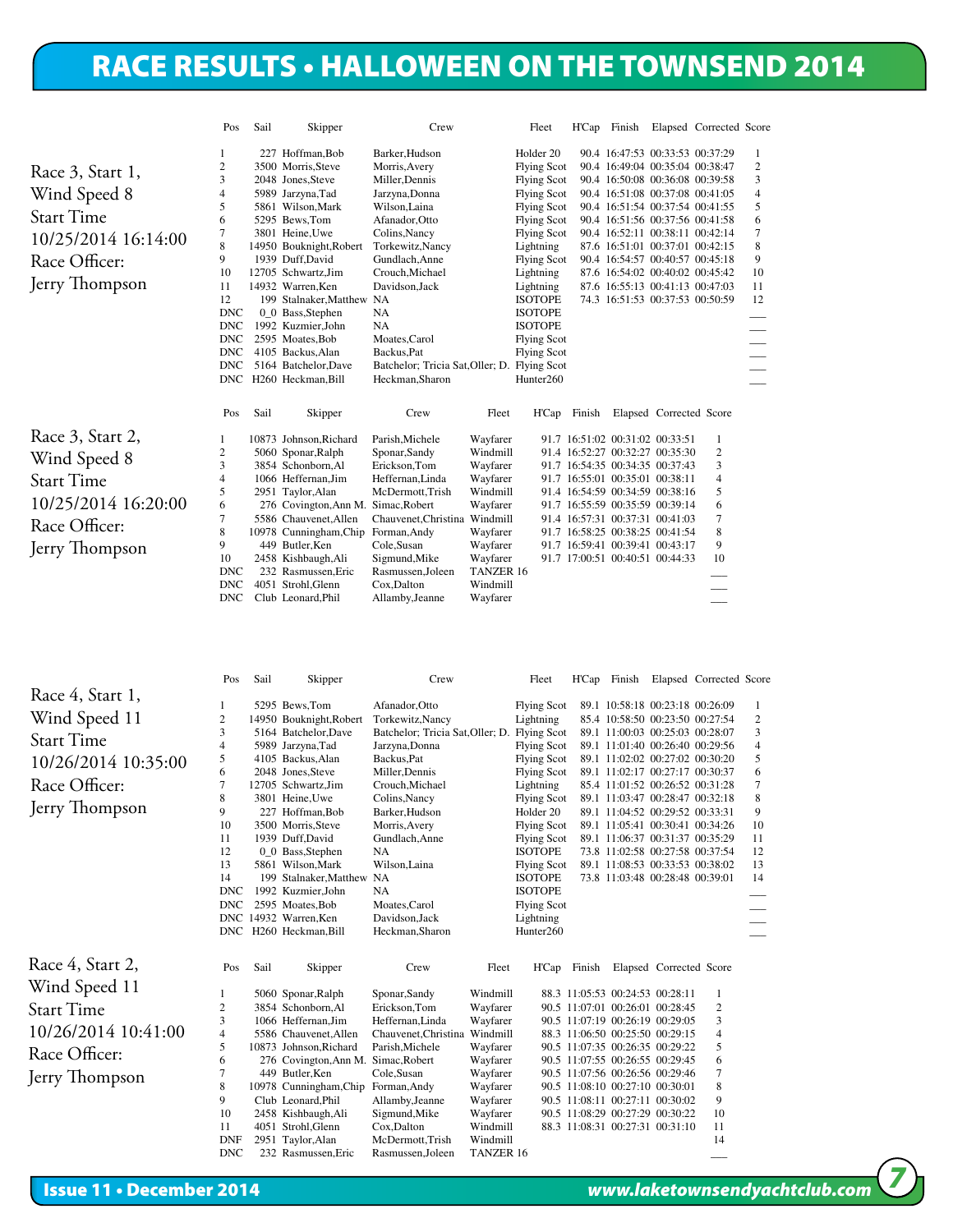#### Race Five: Division: Start 1: Wind Speed 9 RACE RESULTS • HALLOWEEN ON THE TOWNSEND 2014

Race 5, Start 1, Wind Speed 9 Start Time 10/26/2014 11:24:00 Race Officer: Jerry Thompson

| Race 5, Start 2,    |
|---------------------|
| Wind Speed 9        |
| <b>Start Time</b>   |
| 10/26/2014 11:30:00 |
| Race Officer:       |
| Jerry Thompson      |

| Pos              | Sail | Skipper                             | Crew                                         |                  | Fleet                 |              | H'Cap Finish                    |                         | Elapsed Corrected Score |                |
|------------------|------|-------------------------------------|----------------------------------------------|------------------|-----------------------|--------------|---------------------------------|-------------------------|-------------------------|----------------|
| 1                |      | 5295 Bews, Tom                      | Afanador.Otto                                |                  | <b>Flying Scot</b>    |              | 90.4 11:47:36 00:23:36 00:26:06 |                         |                         | 1              |
| 2                |      | 5164 Batchelor, Dave                | Batchelor; Tricia Sat, Oller; D. Flying Scot |                  |                       |              | 90.4 11:48:21 00:24:21 00:26:56 |                         |                         | $\overline{c}$ |
| 3                |      | 14950 Bouknight, Robert             | Torkewitz, Nancy                             |                  | Lightning             |              | 87.6 11:48:06 00:24:06 00:27:31 |                         |                         | 3              |
| 4                |      | 4105 Backus, Alan                   | Backus, Pat                                  |                  | <b>Flying Scot</b>    |              | 90.4 11:50:01 00:26:01 00:28:47 |                         |                         | $\overline{4}$ |
| 5                |      | 227 Hoffman, Bob                    | Barker, Hudson                               |                  | Holder 20             |              | 90.4 11:51:07 00:27:07 00:30:00 |                         |                         | 5              |
| 6                |      | 3801 Heine, Uwe                     | Colins, Nancy                                |                  | <b>Flying Scot</b>    |              | 90.4 11:51:14 00:27:14 00:30:08 |                         |                         | 6              |
| $\tau$           |      | 5861 Wilson, Mark                   | Wilson, Laina                                |                  | <b>Flying Scot</b>    |              | 90.4 11:51:40 00:27:40 00:30:36 |                         |                         | $\overline{7}$ |
| 8                |      | 2048 Jones.Steve                    | Miller.Dennis                                |                  | <b>Flying Scot</b>    |              | 90.4 11:53:03 00:29:03 00:32:08 |                         |                         | 8              |
| 9                |      | 12705 Schwartz.Jim                  | Crouch, Michael                              |                  | Lightning             |              | 87.6 11:52:12 00:28:12 00:32:12 |                         |                         | 9              |
| 10               |      | 1939 Duff,David                     | Gundlach, Anne                               |                  | <b>Flying Scot</b>    |              | 90.4 11:53:34 00:29:34 00:32:42 |                         |                         | 10             |
| 11               |      | 5989 Jarzyna, Tad                   | Jarzyna, Donna                               |                  | <b>Flying Scot</b>    |              | 90.4 11:53:47 00:29:47 00:32:57 |                         |                         | 11             |
| 12               |      | 3500 Morris, Steve                  | Morris, Avery                                |                  | <b>Flying Scot</b>    |              | 90.4 11:54:38 00:30:38 00:33:53 |                         |                         | 12             |
| 13               |      | 0_0 Bass,Stephen                    | <b>NA</b>                                    |                  | <b>ISOTOPE</b>        |              | 74.3 11:50:00 00:26:00 00:35:00 |                         |                         | 13             |
| 14               |      | 199 Stalnaker, Matthew NA           |                                              |                  | <b>ISOTOPE</b>        |              | 74.3 11:52:19 00:28:19 00:38:07 |                         |                         | 14             |
| <b>DNC</b>       |      | 1992 Kuzmier, John                  | <b>NA</b>                                    |                  | <b>ISOTOPE</b>        |              |                                 |                         |                         |                |
| <b>DNC</b>       |      | 2595 Moates, Bob                    | Moates, Carol                                |                  | <b>Flying Scot</b>    |              |                                 |                         |                         |                |
|                  |      |                                     |                                              |                  |                       |              |                                 |                         |                         |                |
|                  |      | DNC 14932 Warren, Ken               | Davidson, Jack                               |                  | Lightning             |              |                                 |                         |                         |                |
|                  |      | DNC H260 Heckman, Bill              | Heckman, Sharon                              |                  | Hunter <sub>260</sub> |              |                                 |                         |                         |                |
| Pos              | Sail | Skipper                             | Crew                                         | Fleet            |                       | H'Cap Finish |                                 | Elapsed Corrected Score |                         |                |
| 1                |      | 3854 Schonborn, Al                  | Erickson, Tom                                | Wayfarer         |                       |              | 91.7 11:53:10 00:23:10 00:25:16 |                         | 1                       |                |
| 2                |      | 10873 Johnson.Richard               | Parish, Michele                              | Wayfarer         |                       |              | 91.7 11:53:40 00:23:40 00:25:49 |                         | $\overline{c}$          |                |
| 3                |      | 5060 Sponar, Ralph                  | Sponar, Sandy                                | Windmill         |                       |              | 91.4 11:53:38 00:23:38 00:25:51 |                         | 3                       |                |
| 4                |      | 1066 Heffernan.Jim                  | Heffernan.Linda                              | Wayfarer         |                       |              | 91.7 11:54:13 00:24:13 00:26:25 |                         | $\overline{4}$          |                |
| 5                |      | 10978 Cunningham, Chip              | Forman, Andy                                 | Wayfarer         |                       |              | 91.7 11:54:43 00:24:43 00:26:57 |                         | 5                       |                |
| 6                |      | 5586 Chauvenet.Allen                | Chauvenet, Christina                         | Windmill         |                       |              | 91.4 11:54:46 00:24:46 00:27:06 |                         | 6                       |                |
| 7                |      | 2458 Kishbaugh, Ali                 | Sigmund, Mike                                | Wayfarer         |                       |              | 91.7 11:54:55 00:24:55 00:27:10 |                         | 7                       |                |
| 8                |      | 4051 Strohl, Glenn                  | Cox, Dalton                                  | Windmill         |                       |              | 91.4 11:55:32 00:25:32 00:27:56 |                         | 8                       |                |
| 9                |      | 449 Butler, Ken                     | Cole, Susan                                  | Wayfarer         |                       |              | 91.7 11:56:57 00:26:57 00:29:23 |                         | 9                       |                |
| 10               |      | Club Leonard.Phil                   | Allamby, Jeanne                              | Wayfarer         |                       |              | 91.7 11:56:59 00:26:59 00:29:26 |                         | 10                      |                |
|                  |      | 276 Covington, Ann M. Simac, Robert |                                              | Wayfarer         |                       |              | 91.7 11:57:17 00:27:17 00:29:45 |                         | 11                      |                |
| 11<br><b>DNC</b> |      | 232 Rasmussen, Eric                 | Rasmussen, Joleen                            | <b>TANZER 16</b> |                       |              |                                 |                         |                         |                |

|                      |                | Sail | Skipper                 | Crew                             |                  | Fleet                |    |                |               | Total Race 1 Race Two Race Three Race Four Race Five |                |                |
|----------------------|----------------|------|-------------------------|----------------------------------|------------------|----------------------|----|----------------|---------------|------------------------------------------------------|----------------|----------------|
| <b>OVERALL SCORE</b> |                |      | 227 Hoffman, Bob        | Barker, Hudson                   |                  | Holder <sub>20</sub> | 18 | -1             | 2             |                                                      | 9              | 5              |
|                      | $\overline{c}$ |      | 5295 Bews, Tom          | Afanador, Otto                   |                  | <b>Flying Scot</b>   | 21 | 6              | 7             | 6                                                    |                |                |
| Start 1              | $\mathbf{3}$   |      | 2048 Jones, Steve       | Miller, Dennis                   |                  | <b>Flying Scot</b>   | 26 | 4              | 5             | 3                                                    | 6              | 8              |
|                      |                |      | 3801 Heine, Uwe         | Colins, Nancy                    |                  | <b>Flying Scot</b>   | 27 | 5              |               |                                                      | 8              | 6              |
|                      |                |      | 14950 Bouknight, Robert | Torkewitz, Nancy                 |                  | Lightning            | 27 | 11             |               | 8                                                    | $\mathfrak{2}$ | 3              |
|                      |                |      | 3500 Morris, Steve      | Morris, Avery                    |                  | <b>Flying Scot</b>   | 35 | 3              | 8             |                                                      | 10             | 12             |
|                      |                |      | 5989 Jarzyna, Tad       | Jarzyna, Donna                   |                  | <b>Flying Scot</b>   | 39 |                | 13            | 4                                                    | $\overline{4}$ | 11             |
|                      |                |      | 5164 Batchelor, Dave    | Batchelor; Tricia Sat, Oller; D. |                  | <b>Flying Scot</b>   | 42 | 9              | 9             | <b>19 DNC</b>                                        | 3              | $\overline{2}$ |
|                      |                |      | 12705 Schwartz, Jim     | Crouch, Michael                  |                  | Lightning            | 47 | 10             | 11            | 10                                                   | 7              | 9              |
|                      | 10             |      | 1939 Duff, David        | Gundlach, Anne                   |                  | <b>Flying Scot</b>   | 50 | 8              | 12            |                                                      | 11             | 10             |
|                      |                |      | 5861 Wilson, Mark       | Wilson, Laina                    |                  | <b>Flying Scot</b>   |    | 54 19 OCS      | 10            |                                                      | 13             | 7              |
|                      | 12             |      | 14932 Warren, Ken       | Davidson, Jack                   |                  | Lightning            | 57 | 2              | 6             | 11                                                   | <b>19 DNC</b>  | 19 DNC         |
|                      | 13             |      | 4105 Backus, Alan       | Backus, Pat                      |                  | <b>Flying Scot</b>   |    | 66 19 DNC      | <b>19 DNC</b> | 19 DNC                                               | 5              | 4              |
|                      | 14             |      | 199 Stalnaker, Matthew  | NA                               |                  | <b>ISOTOPE</b>       | 68 | 14             | 14            | 12                                                   | 14             | 14             |
|                      | 15             |      | 2595 Moates, Bob        | Moates, Carol                    |                  | <b>Flying Scot</b>   | 74 | 13             | 4             | <b>19 DNC</b>                                        | <b>19 DNC</b>  | 19 DNC         |
|                      | 16             |      | 0_0 Bass,Stephen        | <b>NA</b>                        |                  | <b>ISOTOPE</b>       | 74 | 15             | 15            | <b>19 DNC</b>                                        | 12             | 13             |
|                      | 17             |      | 1992 Kuzmier, John      | <b>NA</b>                        |                  | <b>ISOTOPE</b>       | 88 | 12             | <b>19 RAF</b> | <b>19 DNC</b>                                        | <b>19 DNC</b>  | <b>19 DNC</b>  |
|                      | 18             |      | H260 Heckman, Bill      | Heckman, Sharon                  |                  | Hunter260            |    | 95 19 DNC      | <b>19 DNF</b> | <b>19 DNC</b>                                        | <b>19 DNC</b>  | <b>19 DNC</b>  |
|                      |                | Sail | Skipper                 | Crew                             | Fleet            |                      |    |                |               | Total Race 1 Race Two Race Three Race Four Race Five |                |                |
|                      |                |      | 5060 Sponar, Ralph      | Sponar, Sandy                    | Windmill         | 11                   | 2  | 3              | 2             |                                                      | 3              |                |
| <b>OVERALL SCORE</b> |                |      | 1066 Heffernan, Jim     | Heffernan, Linda                 | Wayfarer         | 15                   | 3  |                | 4             | 3                                                    |                |                |
|                      | $\mathbf{3}$   |      | 3854 Schonborn, Al      | Erickson,Tom                     | Wayfarer         | 16                   | 5  | 5              | 3             | $\overline{2}$                                       |                |                |
| Start 2              |                |      | 10873 Johnson.Richard   | Parish, Michele                  | Wayfarer         | 20                   | 4  | 8              |               | 5                                                    | $\overline{c}$ |                |
|                      |                |      | 5586 Chauvenet, Allen   | Chauvenet, Christina             | Windmill         | 25                   |    |                |               | $\overline{4}$                                       | 6              |                |
|                      | 6              |      | 10978 Cunningham, Chip  | Forman, Andy                     | Wayfarer         | 29                   | 6  | 2              | 8             | 8                                                    | 5              |                |
|                      |                |      | 449 Butler, Ken         | Cole, Susan                      | Wayfarer         | 41                   | 12 | $\overline{4}$ | 9             | $\overline{7}$                                       | 9              |                |
|                      | 8              |      | 276 Covington, Ann M.   | Simac, Robert                    | Wayfarer         | 41                   | 8  | 10             | 6             | 6                                                    | 11             |                |
|                      | 9              |      | 2951 Taylor, Alan       | McDermott, Trish                 | Windmill         | 46                   | 7  | 6              | 5             | 14 DNF                                               | 14 DNC         |                |
|                      | 10             |      | 2458 Kishbaugh, Ali     | Sigmund, Mike                    | Wayfarer         | 46                   | 10 | 9              | 10            | 10                                                   |                |                |
|                      | 11             |      | Club Leonard, Phil      | Allamby, Jeanne                  | Wayfarer         | 56                   | 11 | 12             | <b>14 DNC</b> | 9                                                    | 10             |                |
|                      | 12             |      | 4051 Strohl, Glenn      | Cox, Dalton                      | Windmill         | 60                   | 13 | 14 DNF         | <b>14 DNC</b> | 11                                                   | 8              |                |
|                      | 13             |      | 232 Rasmussen.Eric      | Rasmussen.Joleen                 | <b>TANZER 16</b> | 62                   | 9  | 11             | <b>14 DNC</b> | <b>14 DNC</b>                                        | <b>14 DNC</b>  |                |

Class: Open Portsmouth. Portsmouth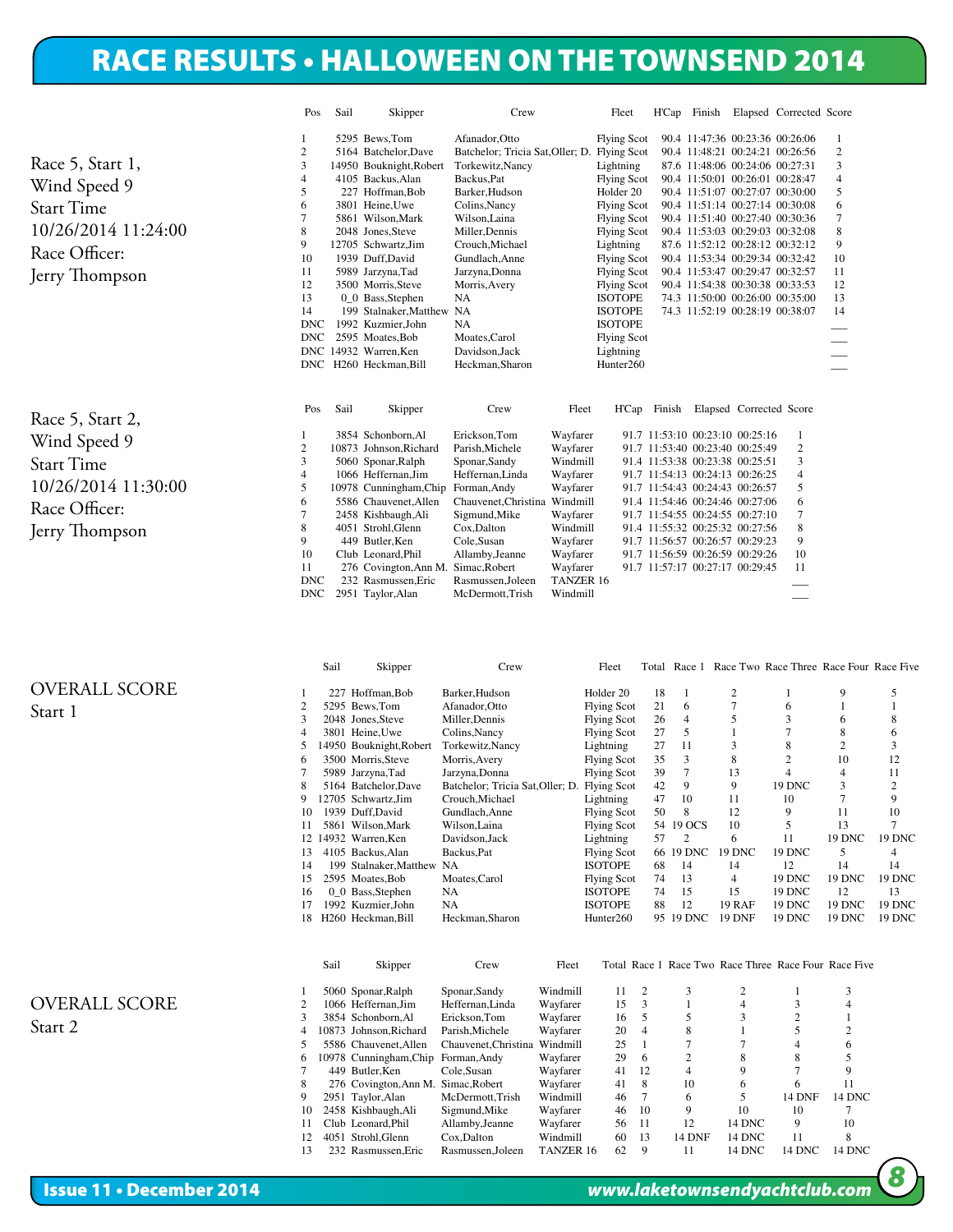# You and your family are invited to the annual

# CHANGE OF WATCH **Sunday, Jan. 25, 2015 Bryan Park Enrichment Center,**

6275 Bryan Park Rd., Browns Summit.

# Social 4pm • Dinner 5pm • Program to follow

Good food, acknowledgements, a nice venue for \$15 per person; kids' admission (ages 3-12) \$5 each.

*Sign up on the scratch sheet online at https://adobeformscentral.com/?f=QWX3OX2KG1EOX0%2A6mWNt8g#*



We will have a space at the Greensboro boat show February 27 - March 1, 2015. Volunteers are needed to staff the show as well as for setup and tear down. Please send an email to Bob at bobh9447@aol.com if interested.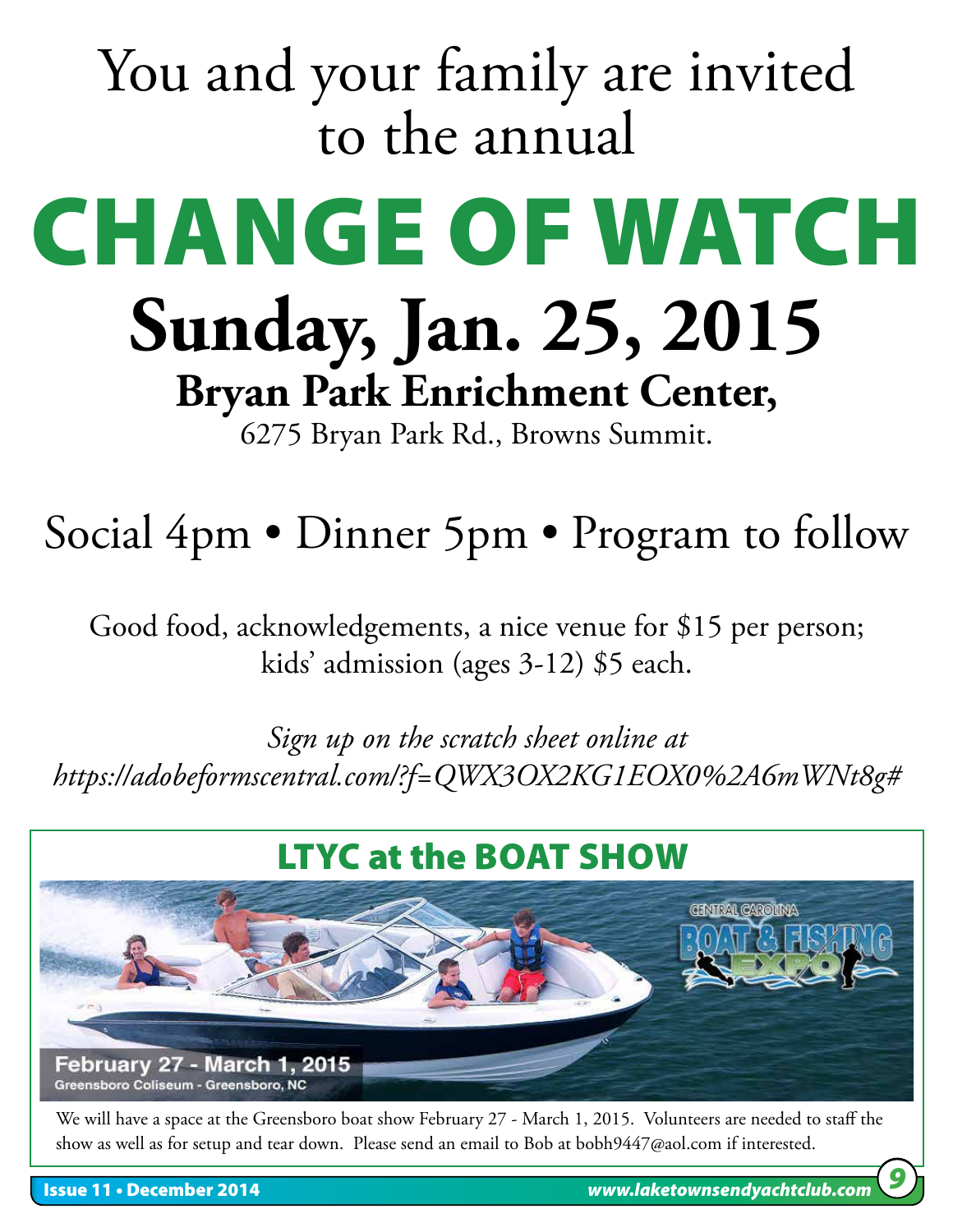#### RIGHT OF WAY

I often wish that the Racing Rules of Sailing did not use the term "right-of-way". Sailors frequently take it to mean that a boat has the right to do whatever she pleases, or, that no matter what else happens, she is "in the right". How many times have you heard a skipper claim "I have rights"?

Unfortunately, that isn't what right-of-way means. The preamble to Part 2 Section A (Right of Way) states "A boat has right of way over another boat when the other boat is required to keep clear of her". That's all. "Rightof-way" is a shorthand expression meaning that the other boat must keep clear, nothing more. It does not imply any special privileges nor does it abrogate a boat's other responsibilities. The preamble goes on to say "However, some rules in Sections B, C, and D limit the actions of a right-of-way boat". Whenever two boats meet, there are requirements laid on both of them.

Instead of reading the rules as granting "rights", think of them as imposing "obligations". Rules in Section A (10 "On Opposite Tacks", 11 "On the Same Tack, Overlapped", 12 "On the Same Tack, Not Overlapped", and 13 "While Tacking") impose the obligation to keep clear. Rules in Sections B, C, and D place additional obligations -- some on one boat, some on the other, and some on both.

Rule 14 "Avoiding Contact", for example, requires a boat to "avoid contact with another boat if reasonably possible". When two boats meet, both share that obligation.

Rules 15 "Acquiring Right of Way" and 16 "Changing Course" place an obligation on the right-of-way boat. They detail the circumstances when she must give the other boat room to keep clear.

Rule 17 "On the Same Tack; Proper Course" restricts a leeward boat from sailing above her proper course.

Rules 18 "Mark Room", 19 "Room to Pass an Obstruction", and 20 "Room to Tack at an Obstruction" detail the room one boat (and it could be either) must give another at a mark or obstruction.

I don't mean to provide a complete enumeration of a boat's obligations under the rules. The rule book is full of things a boat must do and things a boat must not do (rule 1.1 requires a boat to give all possible aid to any person or vessel in danger; rule 28 requires a boat to sail the course; rule 31 requires a boat to not touch a mark; etc.). In an encounter on the water, it's entirely possible for the giveway boat, the right-of-way boat, or both boats to meet, or fail to meet the requirements of the rules.

So, realize that "right-of-way" does not give a boat complete freedom. Don't get caught up with a boat's "rights". Focus on a boat's obligations instead.

Fair Sailing, Eric Rasmussen

#### Lake Townsend Yacht Club Help Lines

l